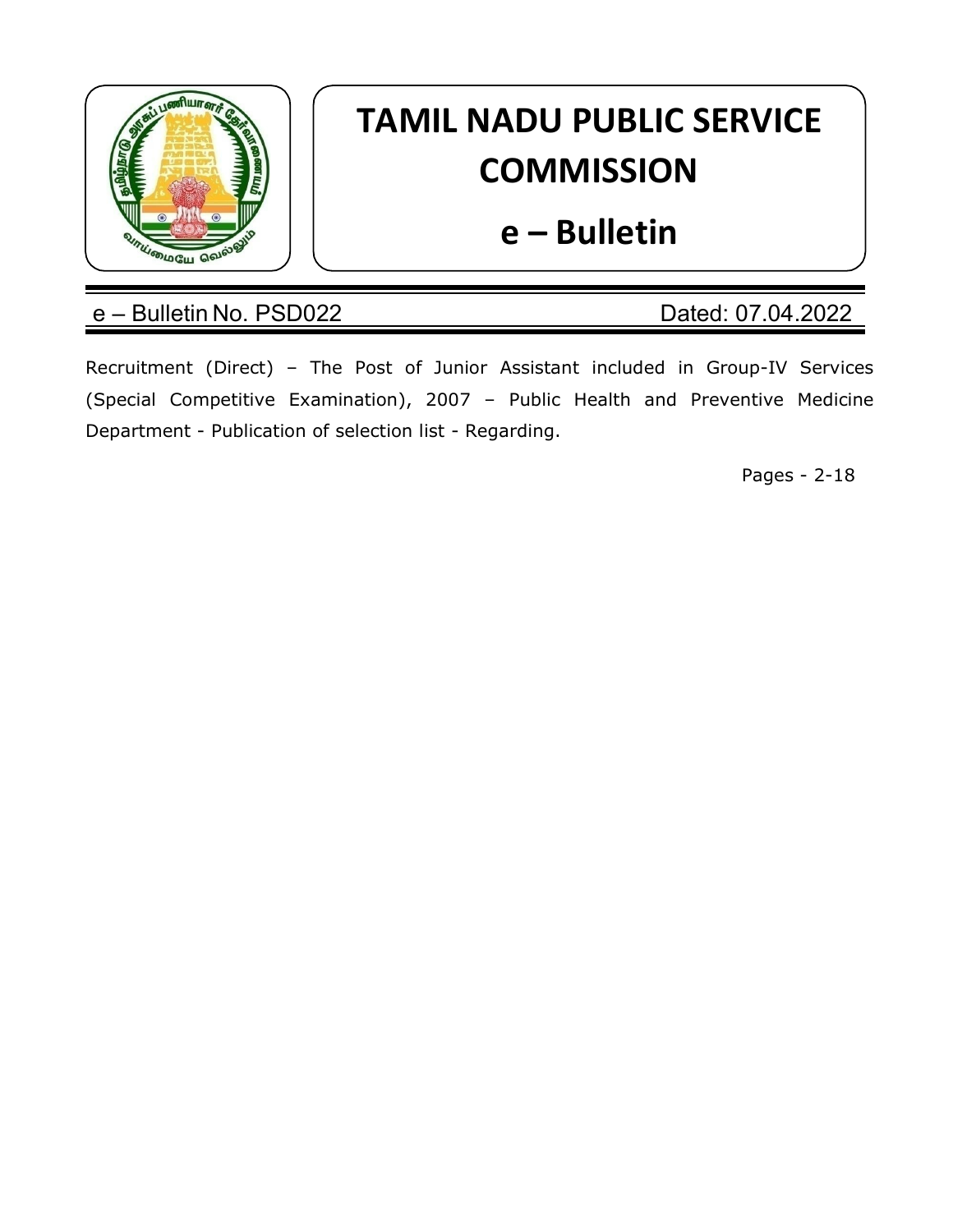#### TAMIL NADU PUBLIC SERVICE COMMISSION

LIST OF CANDIDATES SELECTED PROVISIONALLY FOR APPOINTMENT BY DIRECT RECRUITMENT TO THE POSTS INCLUDED IN GROUP IV SERVICES (SPECIAL COMPETITIVE EXAMINATION) 2007 – BATCH 5 ARRANGED IN THE ORDER IN WHICH APPOINTMENTS SHOULD BE MADE

| SL.NO          | <b>TURN</b>         | ORDER OF<br><b>ROTATION</b>  | <b>NAME</b><br>THIRU/TMT/SELVI.                                                                                                                                             | D.O.B./QUALFN                                    |
|----------------|---------------------|------------------------------|-----------------------------------------------------------------------------------------------------------------------------------------------------------------------------|--------------------------------------------------|
|                |                     | $\overline{1}^{ST}$ ROTATION |                                                                                                                                                                             |                                                  |
| 1              | $105$ <sup>TH</sup> | GT(G)                        | THIRU. SIVAKUMARAN C (&)<br>2/230, KATTALAI STREET,<br>37, RAJINDRA NALLUR<br>ALAGUDI POST,<br>VALANGAIMAN, TIRUVARUR,<br>PINCODE: 612 801.                                 | 15.09.1967<br><b>HSC</b>                         |
| $\overline{2}$ | $106$ <sup>TH</sup> | SC(G)                        | THIRU. SASEETHARAN C<br>S/O. V. CHINNAIAN<br>VILAGAM, SAGAYA NAGER PO VIAL,<br>PALAPPALLAM,<br>K.K. DISTRICT,<br>PINCODE: 629 159.                                          | 24.04.1960<br><b>HSC</b>                         |
| 3              | 107 <sup>TH</sup>   | MBC/DC(W)                    | THIRU. GUNASEKARAN S (y)<br>S/O. SHANMUGAM<br><b>B-ADHAUR ROAD STREET,</b><br>AGARA ALAMBADI POST,<br>CHIDAMBARAM TALUK,<br><b>CUDDALORE DISTRICT,</b><br>PINCODE: 608 702. | 28.03.1966<br>HSC<br><b>DIPLOMA</b>              |
| 4              | 108 <sup>TH</sup>   | BC-OBCM (W)                  | THIRU. GURUSAMY A (y)<br>191, BAZZAR ROAD,<br>MAVADICKAL, KADYANALLUR,<br>TENKASI TALUK,<br>TIRUNELVELI,<br>PINCODE: 627 751.                                               | 11.02.1955<br>B.A.,<br>B.Ed.,<br>M.A.,<br>M.ED., |
| 5              | 109 <sup>TH</sup>   | GT(G)                        | THIRU. MURUGESAN N (&),<br>S/O. NAGAMUTHU,<br>7/389, MGR NAGAR, MALAIPATTY<br>THOTTANOOTHU (POST)<br>DINDIGUL,<br>PINCODE: 624 005.                                         | 02.01.1964<br><b>HSC</b>                         |
| 6              | $110^{TH}$          | BC-OBCM(G)                   | THIRU. CHANDRASEKAR A<br>NO.13/2A, MADURAI VEERAN<br>NORTH STREET,<br>BODINAYAKANUR,<br>THENI,<br>PINCODE: 625 513.                                                         | 28.07.1968<br>M.A.,                              |
| 7              | $111$ <sup>TH</sup> | GT(W)(DW)                    | THIRU. SELVARAJ P (&) (x)<br>DEPUTY COMMERCIAL TAX OFFICER,<br>KODAIKANEL,<br>PINCODE: 624 101.                                                                             | 14.02.1958<br><b>PUC</b>                         |
| 8              | $112$ <sup>TH</sup> | SC(G)                        | THIRU. KARUNANITHI M<br>S/O. MANIAN<br>1/83, DEVARAYANERI NORTH,<br><b>ASSOR POST TRICHY</b><br>PINCODE: 620 015.                                                           | 17.02.1962<br>B.Sc.                              |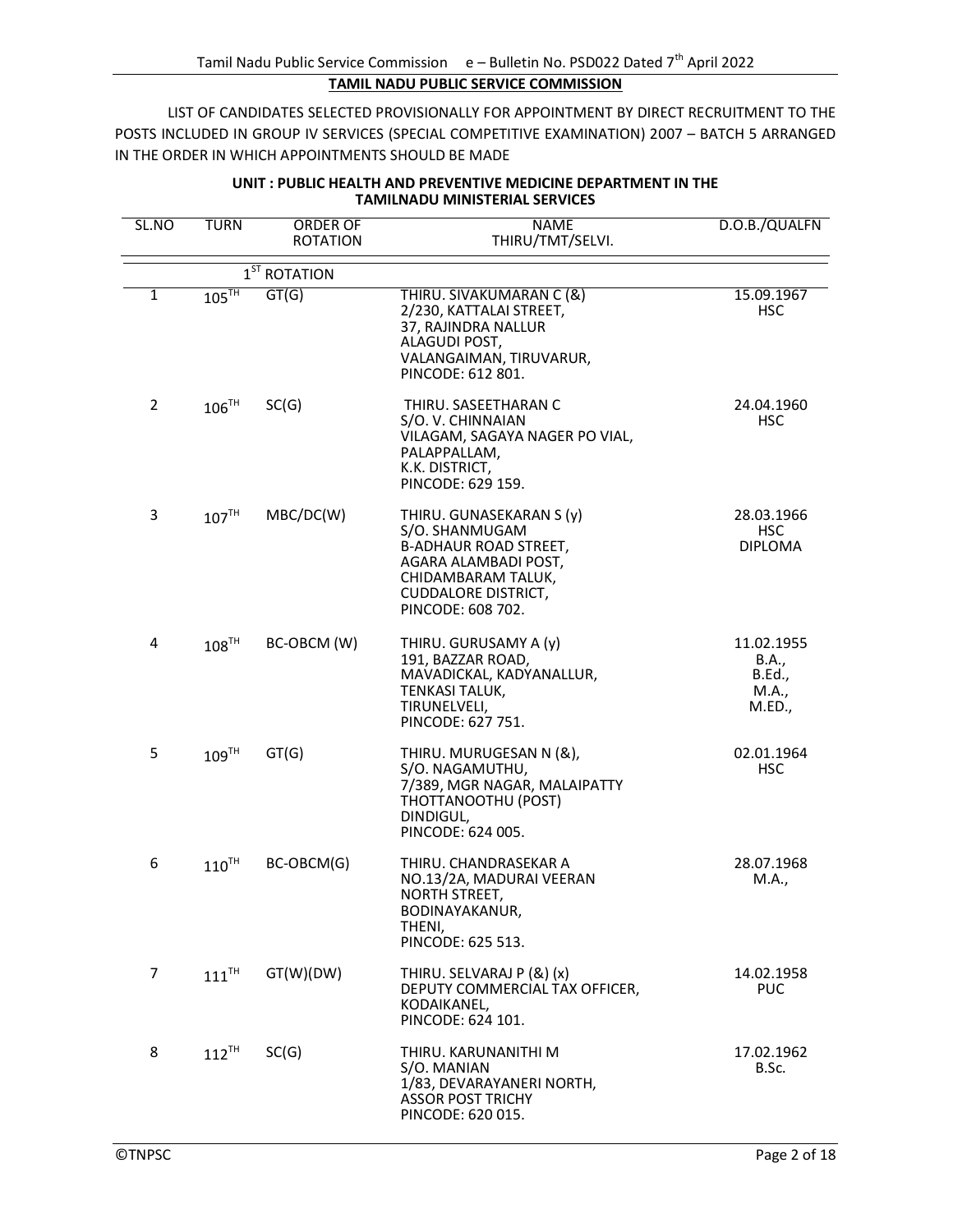| SL.NO | <b>TURN</b>         | ORDER OF<br><b>ROTATION</b> | <b>NAME</b><br>THIRU/TMT/SELVI.                                                                                                                                | D.O.B./QUALFN                              |
|-------|---------------------|-----------------------------|----------------------------------------------------------------------------------------------------------------------------------------------------------------|--------------------------------------------|
| 9     | $113$ <sup>TH</sup> | MBC/DC(G)                   | THIRU. RAMARAJ K<br>S/O. KALIMUTHU R<br>212, ANNANAGAR,<br><b>VERUVEEDU POST,</b><br>NILAKOTTAI TALUK,<br>DINDIGUL DISTRICT,<br>PINCODE: 624 220.              | 07.04.1964<br><b>HSC</b>                   |
| 10    | $114$ <sup>TH</sup> | BC-OBCM<br>(EX-<br>SER)     | THIRU.MATHIYALANGAN G (z)<br>SOLAPANDI (PO),<br>MANNARGUDI TALUK,<br>THIRUVARUR,<br>PINCODE: 614 016.                                                          | 12.05.1964<br>B.A.,<br>M.A.,               |
| 11    | $115$ <sup>TH</sup> | GT(G)                       | THIRU. KANNADASAN G (&)<br>S/O. GOVINDARAJAN R,<br>MANLAMEDU STREET,<br>AGARAPETTI, NEMAM POST,<br>THIRUVAIYARU,<br>THANJAVUR,<br>PINCODE: 613 104.            | 10.06.1962<br>B.A.,                        |
| 12    | $116$ <sup>TH</sup> | SC(W)                       | THIRU. MURUGESAN A (y)<br>S/O.V. THANGAVEL,<br>SUBRAMANIAPURAM POST,<br>SUBRAMANIAPURAM EAST STREET,<br>ARANTHANGI TALUK,<br>PUDUKKOTTAI,<br>PINCODE: 614 805. | 20.05.1965<br>B.Com.,                      |
| 13    | $117$ <sup>TH</sup> | MBC/DC(G)                   | THIRU. MURUGAN R.<br>S/O. RAJAMANI,<br>NO.5, BHARATHI STREET,<br>THORAPADI PUDUPET PO,<br>PANRUTI CUDDALORE,<br>PINCODE: 607 108.                              | 10.03.1962<br>B.A.,<br><b>B.Ed.,</b>       |
| 14    | $118^{TH}$          | BC-OBCM (G)                 | THIRU. MADHAVAN R<br>PLOT NO.97, GNANM NAGAR,<br>11 <sup>TH</sup> WEST CROSS,<br>NAGAI SALAI,<br>THANJAVUR,<br>PINCODE: 613 501.                               | 14.07.1958<br><b>PUC</b>                   |
| 15    | $119$ <sup>TH</sup> | GT(G)                       | THIRU. SELVAKUMAR V.R. (&)<br>S/O. L. RAMAN,<br>24E, DHAMU NAGAR,<br>ANBHU NAGAR EXTENSION,<br>MODACHUR GOBI,<br>ERODE.                                        | 15.06.1962<br><b>HSC</b>                   |
| 16    | $120$ <sup>TH</sup> | BC-OBCM (W)                 | THIRU. RAGHAVAN U (y)<br>NO.4/155 SOUTH STREET,<br>EDA KEELAIYUR POST,<br>MANNARGUDI TALUK,<br>THIRUVARUR,<br>PINCODE: 614 013.                                | 08.04.1966<br><b>HSC</b><br><b>DIPLOMA</b> |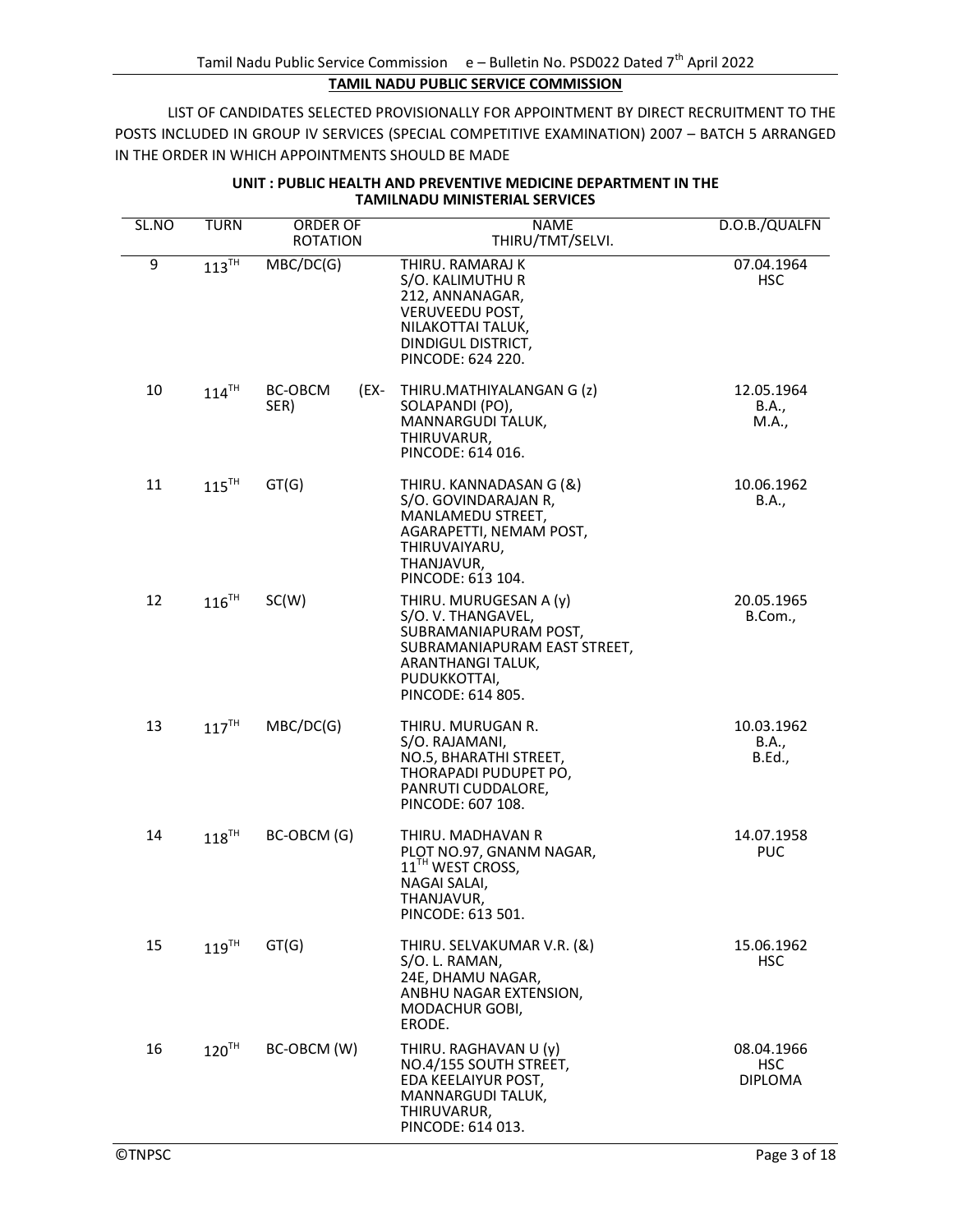| SL.NO | <b>TURN</b>         | ORDER OF        | <b>NAME</b>                                                                                                                                   | D.O.B./QUALFN            |
|-------|---------------------|-----------------|-----------------------------------------------------------------------------------------------------------------------------------------------|--------------------------|
|       |                     | <b>ROTATION</b> | THIRU/TMT/SELVI.                                                                                                                              |                          |
| 17    | $121^{5T}$          | GT(G)           | THIRU. SUBRAMANIAN R (&),<br>S/O. RAMASAMY,<br>VILLUKUDIPATTI,<br>THIRUMAYAM PO & TK,<br>PUDUKKOTTAI,<br>PINCODE: 622 507.                    | 15.07.1965<br>M.A.,      |
| 18    | $122^{ND}$          | SC(G)           | THIRU. BASKARAN K<br>S/O. KANNUSAMY,<br>14, BI PERIYASINGALANDI STREET,<br>THIRUTHURAIPUNDI POST & TALUK,<br>THIRUVARUR,<br>PINCODE: 610 211. | 22.12.1963<br>B.A.,      |
| 19    | $123^{RD}$          | MBC/DC(W)       | THIRU.CHANDRASEKARAN S(y)<br>PALAYANGUDI<br>ALATHAMBADI POST,<br>THIRUTURAI POONDI,<br>TIRUVARUR,<br>PINCODE: 610 211.                        | 06.07.1964<br><b>HSC</b> |
| 20    | $124$ <sup>TH</sup> | BC-OBCM(G)      | THIRU. CHINNARAJ K<br>S/O. KUMARASAMI ACHARI<br><b>USHAMBADI VIL</b><br>THURINJAPURAM POST<br><b>TV MALAI</b><br>PINCODE: 606 805.            | 19.04.1963<br><b>HSC</b> |
| 21    | $125$ <sup>TH</sup> | GT(W)           | THIRU. GUNASEELAN N (c) (y)<br>3/42, PERUMAL KOVIL STREET,<br>KUNNUR POST,<br>THIRUTHURAI PUNDI TALUK,<br>THIRUVARUR,<br>PINCODE: 610 203.    | 20.07.1964<br><b>HSC</b> |
|       | $126$ <sup>TH</sup> | SC(G)(BLIND)    | <b>NO CANDIDATE</b>                                                                                                                           |                          |
| 22    | $127$ <sup>TH</sup> | MBC/DC(G)       | THIRU. KUMARESAN M<br>TEMPORARY JUNIOR ASSISTANT,<br>REVENUE DIVISIONAL OFFICE,<br>THIRUVANNAMALAI,<br>CHEYYAR<br>PINCODE: 604 407.           | 15.06.1964<br><b>HSC</b> |
| 23    | $128$ <sup>TH</sup> | BC-OBCM(G)      | THIRU. AMARNATH P.K.<br>NEW NO 8. 13 <sup>TH</sup> CROSS STREET,<br>OLD NO. 17, LAKSHMI NAGAR,<br>PORUR, CHENNAI,<br>PINCODE: 600 116.        | 01.01.1957<br>B.A.,      |
| 24    | $129$ <sup>TH</sup> | GT(G)           | THIRU. RADHA KRISHNAN V (c)<br>S/O. VELAISAMY<br>100, BAGABATH AGRAHARAM<br>MANAMADURAI,<br>SIVAGANGAI,<br>PINCODE: 630 606.                  | 01.06.1968<br>B.A.,      |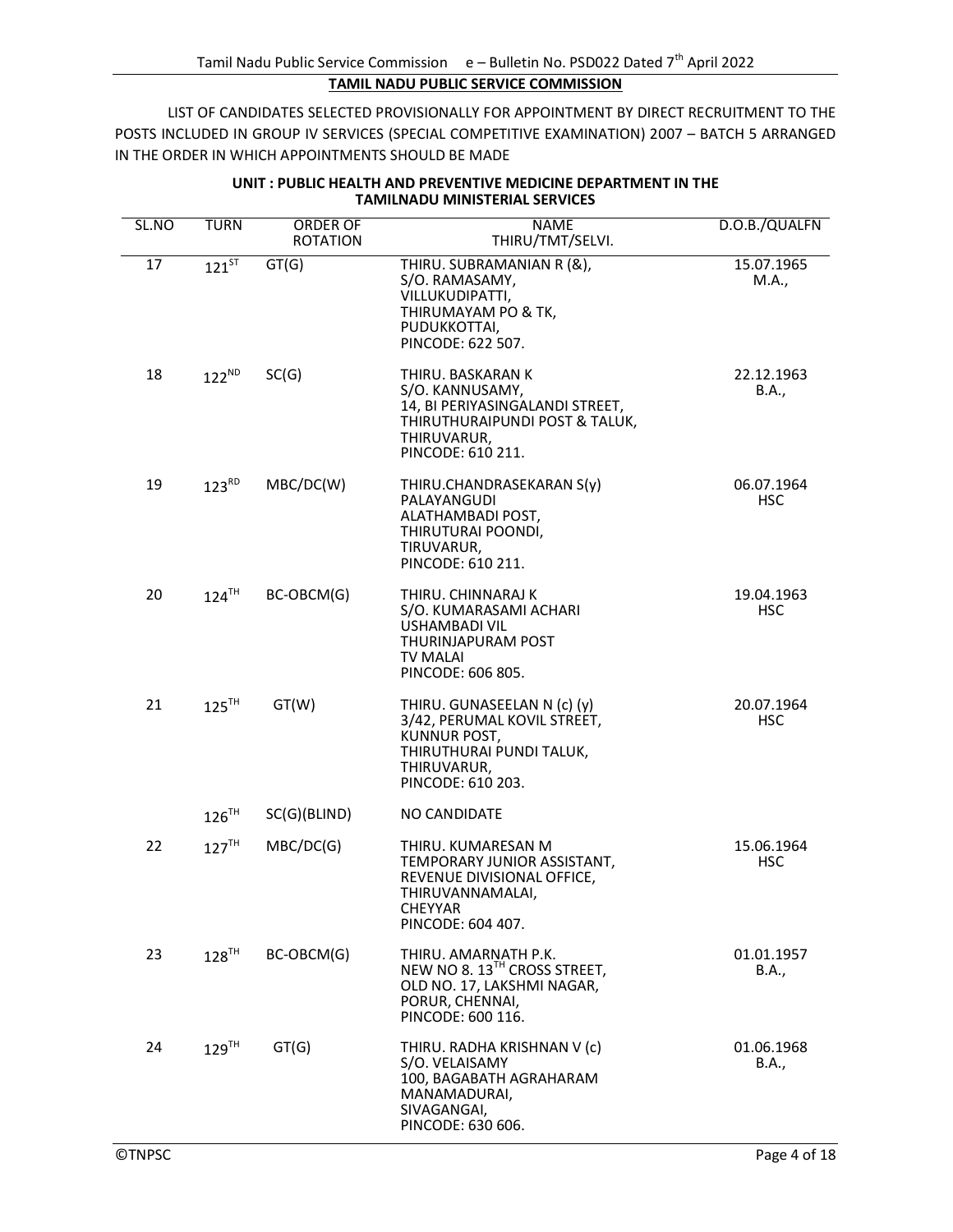| SL.NO | <b>TURN</b>         | ORDER OF<br><b>ROTATION</b> | <b>NAME</b><br>THIRU/TMT/SELVI.                                                                                                                            | D.O.B./QUALFN                |
|-------|---------------------|-----------------------------|------------------------------------------------------------------------------------------------------------------------------------------------------------|------------------------------|
|       | $130^{\text{TH}}$   | $BC-M(W)$                   | <b>NO CANDIDATE</b>                                                                                                                                        |                              |
| 25    | $131$ <sup>ST</sup> | GT(G)                       | THIRU. JAYASEELAN G (&),<br>S/O. LATE T.P. GOPAL<br>30 AMBEDKAR STREET,<br>THIMIRI POSTS,<br><b>ARCOT TALUK</b><br>VELLORE,<br>PINCODE: 632 512            | 28.05.1964<br><b>HSC</b>     |
| 26    | $132^{ND}$          | SC(W)                       | THIRU. THIRUPATHI P (y)<br>S/O. K. PALAMUTHU<br><b>JALLIPATTY</b><br>VELLIYANAI POST,<br>KARUR,<br>PINCODE: 639 118.                                       | 20.05.1970<br><b>SSLC</b>    |
| 27    | $133^{RD}$          | MBC/DC(G)                   | THIRU. PANDURANGAN K<br>S/O. H. KRISHNAN<br>NO.1/219, CHENNAI MAIN ROAD,<br>VELAKALANATHAM VILLAGE & POST,<br>VIAL PUDUPETTAI VELLORE,<br>PINCODE: 635 651 | 09.07.1969<br><b>DIPLOMA</b> |
| 28    | $134$ <sup>TH</sup> | BC-<br>OBCM(W)(DW)          | THIRU. PONNAN B (x)<br>S/O. O.J. BHOJAN (LATE),<br>THUNERI VILLAGE & POST<br><b>UDHAGAI</b><br>THE NILGIRIS<br>PINCODE: 643 002.                           | 03.03.1967<br><b>HSC</b>     |
| 29    | $135$ <sup>TH</sup> | GT(W)                       | THIRU. JOTHI K (&) (y)<br>S/O. KALIYAN,<br>VADAKKIRUPPU,<br>IRUPPU (POST),<br>PERPERIYANKUPPAM VIA,<br>VIRUDHACHALAM TALUK,<br>PINCODE: 607 805.           | 07.05.1958                   |
| 30    | $136^{\text{TH}}$   | SC(G)                       | THIRU. MANMATHAN M<br>S/O. MUTHU,<br>AUYYUR,<br>ALATHAMBADI (POST),<br>TIRUKKUVALAI (TALUK),<br>NAGAPATTINAM,<br>PINCODE: 610 211.                         | 08.04.1964<br>B.Com.,        |
| 31    | 137 <sup>TH</sup>   | MBC/DC(G)                   | THIRU. MAHALINGAM K<br>4/42-D, NEEDAMANGALAM,<br>MAIN ROAD.<br>GANAPATHY NAGAR,<br>SAKKOTAI,<br>KUMBAKONAM,<br>PINCODE: 612 401.                           | 08.05.1958<br><b>PUC</b>     |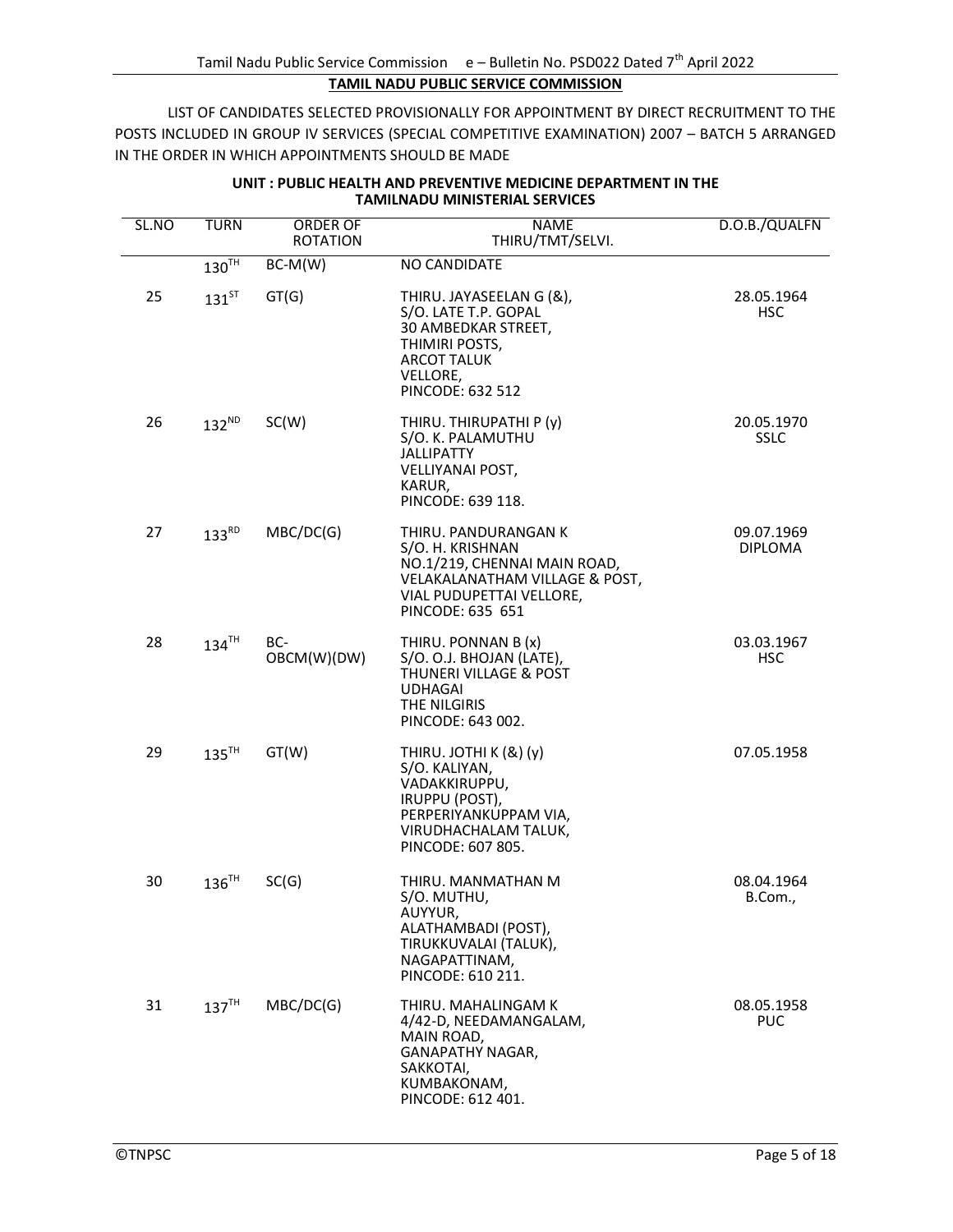| SL.NO | <b>TURN</b>         | ORDER OF<br><b>ROTATION</b> | NAME<br>THIRU/TMT/SELVI.                                                                                                                                 | D.O.B./QUALFN                                       |
|-------|---------------------|-----------------------------|----------------------------------------------------------------------------------------------------------------------------------------------------------|-----------------------------------------------------|
| 32    | $138$ <sup>TH</sup> | BC-OBCM (G)                 | THIRU. THANGARAJ G,<br>S/O. L. GOVINDA UDAYAR,<br>SN MANGALAM (PO)<br>KARIPATTI,<br>UDIYARPALAYAM,<br>SALEM,<br>PINCODE: 636 106.                        | 04.04.1961<br><b>PUC</b>                            |
| 33    | $139$ <sup>TH</sup> | GT(G)                       | THIRU. SAVARIMUTHU A (c),<br>C/O. MICHEAL ROSE,<br>68/1, MULLIKKUNDU COLONY,<br>RAM NAGAR,<br>DEVAKKOTTAI,<br>SIVANGANGAI DISTRICT,<br>PINCODE: 630 303. | 01.09.1962<br><b>SSLC</b><br>(FOUNDATION<br>COURSE) |
| 34    | $140^{\text{TH}}$   | BC-OBCM (G)                 | THIRU. ANANTHASAYANAM .S<br>S/O. R. SUNDRARAJAN,<br>6B, PERIAR SALAI,<br>SHANMUGAPURAM,<br>PALANI,<br>PINCODE: 624 603.                                  | 03.10.1961<br>B.A.,                                 |
| 35    | $141^{5T}$          | GT(G)                       | THIRU. SEKAR V (&)<br>S/O. VARADHAN<br>NO.33, BARATHI STREET,<br>ASHOK NAGAR,<br>KADAPPERI POST,<br>WALAJAPET TALUK,<br>VELLORE,<br>PINCODE: 632 508.    | 03.04.1963<br><b>HSC</b>                            |
| 36    | $142^{ND}$          | SC(G)                       | THIRU. SEKAR S,<br>S/O. SAMIKANNU,<br>KAMARAJ NAGAR,<br>SITHANKATHIRUPPU KS PURAM,<br>SIRKALAI TALUK,<br>NAGAPATTINAM<br>PINCODE: 609 106                | 15.04.1963<br><b>HSC</b>                            |
| 37    | $143^{RD}$          | MBC/DC(G)                   | THIRU. RAJASEKAR V (y)<br>DOOR NO. 7-1-21,<br>PALACE STREET,<br>VEERAKERALAMPUDUR,<br>TIRUNELVELI,<br>PINCODE: 627 859.                                  | 19.03.1967<br>HSC                                   |
| 38    | $144$ <sup>TH</sup> | BC-OBCM(W)                  | THIRU. MUTHUKRISHNAN M (y)<br>27/112, ARAYA STREET,<br>KORANAD,<br>MAYILADUTHURAI,<br>PINCODE: 609 002.                                                  | 22.05.1960<br><b>HSC</b>                            |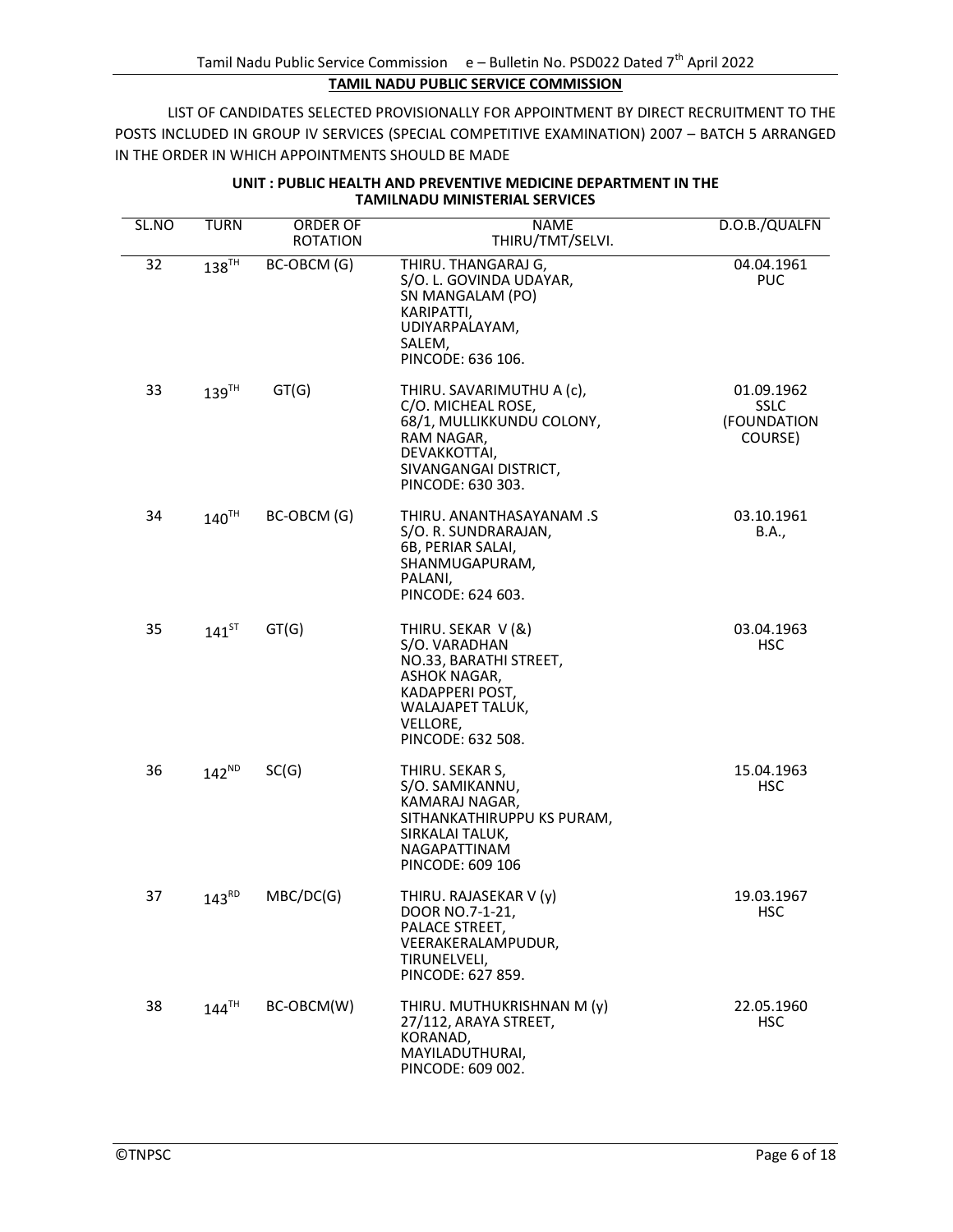| SL.NO | <b>TURN</b>         | ORDER OF        | <b>NAME</b>                                                                                                                                   | D.O.B./QUALFN                                   |
|-------|---------------------|-----------------|-----------------------------------------------------------------------------------------------------------------------------------------------|-------------------------------------------------|
|       |                     | <b>ROTATION</b> | THIRU/TMT/SELVI.                                                                                                                              |                                                 |
| 39    | $145$ <sup>TH</sup> | GT(W)           | THIRU. THIAGARAJAN K (&) (y)<br>S/O. S. KUPPAN,<br>4 KAKKAN COLONY,<br>NANPPARAPPUROAD,<br>PUGALUR, SUGAR FACTOR,<br>KARUR, PINCODE: 639 113. | 09.08.1963<br><b>HSC</b>                        |
| 40    | $146$ <sup>TH</sup> | MBC/DC(EX-SER)  | THIRU. SOUNDAR RAJAN N (z)<br>S/O. NARAYANASAMY,<br>THENPALLIPATTU VILLAGE,<br>KALASAPAKKAM,<br>POLUR TALUK,<br>PINCODE: 606 751.             | 04.01.1958<br><b>B.SC.,</b>                     |
| 41    | $147^{\text{TH}}$   | BC-OBCM(G)      | THIRU. KANNABIRAN V (#),<br>S/O. VAIDYANATHAN,<br>SALAI KARAI ST,<br>PERUMPANNAIYUR POST,<br>KODAVASAL TALUK,<br>PINCODE: 612 603.            | 26.04.1964<br>B.Com.,<br>B.Ed.,<br><b>ORTHO</b> |
| 42    | $148$ <sup>TH</sup> | GT(G)           | THIRU. ANNARASU P (&)<br>S/O. K. PALSAMY<br>44A/17 DR. AMBATHGAR STREET,<br>CUMBUM,<br>UTAAMAPALAYAM TALUK,<br>PINCODE: 625 516.              | 12.06.1970<br><b>HSC</b>                        |
| 43    | $149$ <sup>TH</sup> | BC-OBCM(G)      | THIRU. THIRUVASAGAM N (#),<br>NAGAMPALAYAM,<br>SEMBADAPALAYAM POST,<br>OLAGADAM VIA,<br><b>BHAVANI TALUK,</b><br>PINCODE: 638 314.            | 14.11.1966<br><b>SSLC</b><br><b>ORTHO</b>       |
|       | $150$ <sup>TH</sup> | ST(G)           | <b>NO CANDIDATE</b>                                                                                                                           |                                                 |
| 44    | $151^{ST}$          | GT(G)           | THIRU. MOHANPRABU. M (&),<br>NO.2/8, R.V.NAGAR II STREET,<br>ORATHANAD,<br>THANJAVUR,<br>PINCODE: 614 625.                                    | 04.06.1966<br><b>SSLC</b>                       |
| 45    | $152^{ND}$          | SC(W)           | THIRU. KANNADASAN R (y)<br>$S/O$ . D. RAJI,<br>THOKKAVADI VILLAGE.<br>THUKKAPPETTAI POST,<br>CHENGAM TALUK,<br>THIRUVANNAMALAI.               | 05.05.1968<br>B.A.,<br><b>B.Ed.,</b><br>M.A.,   |
| 46    | $153^{RD}$          | MBC/DC(G)       | THIRU. MURUGESAN K,<br>S/O.V. KULANDAIVEL,<br>15/3, GANDHI NAGAR,<br>MUSIRI, TIRUCHIRAPPALLI,<br>PINCODE: 621 211.                            | 23.11.1962<br><b>HSC</b>                        |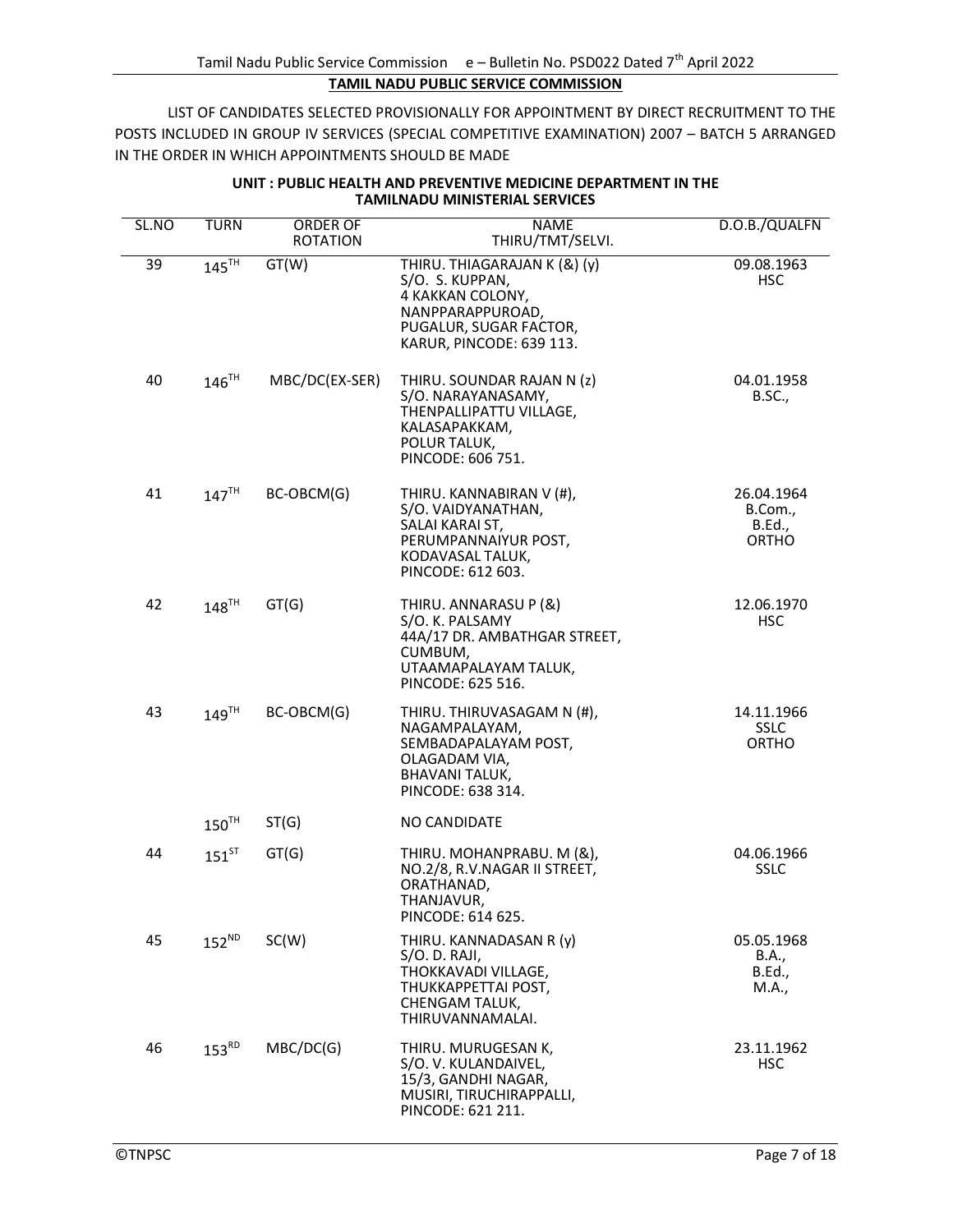| SL.NO | <b>TURN</b>         | <b>ORDER OF</b><br><b>ROTATION</b> | <b>NAME</b><br>THIRU/TMT/SELVI.                                                                                                                    | D.O.B./QUALFN                              |
|-------|---------------------|------------------------------------|----------------------------------------------------------------------------------------------------------------------------------------------------|--------------------------------------------|
| 47    | $154$ <sup>TH</sup> | BC-OBCM (G)                        | THIRU. ELUMALAI V,<br>S/O. A. VENKATASAMY,<br>MELSEMBADU,<br>AVALAVADI POST,<br>VANDAVASI TALUK,<br>TIRUVANNAMALAI,<br>PINCODE: 604 505.           | 03.05.1961<br><b>B.Sc.,</b><br>M.A.,       |
| 48    | $155$ <sup>TH</sup> | GT(G)                              | THIRU. MARIMUTHU M (&),<br>S/O.V. MUTHU,<br>PONKUICHY,<br>MELKALPALAYAM (POST),<br>RASIPURAM TALUK,<br>NAMKKAL DIST,<br>PINCODE: 637 403.          | 20.06.1961<br>B.A.,                        |
| 49    | $156$ <sup>TH</sup> | SC(G)                              | THIRU. SHUNMUGAM M<br>S/O. S. MUTHIAH,<br>$2/26, C-5-1,$<br>ANNA NAGAR,<br>ALLOR POST,<br>KANYAKUMARI,<br>PINCODE: 629 801.                        | 10.04.1962<br>B.SC.,                       |
| 50    | $157$ <sup>TH</sup> | MBC/DC(W)                          | THIRU. KUMARESAN P (y),<br>S/O. K. PONNAIAH THEVAR,<br>6, GANAPATHY NAGAR,<br>PALANGANATHAM,<br>MADURAI,<br>PINCODE: 625 003.                      | 26.04.1968<br><b>HSC</b><br><b>DIPLOMA</b> |
|       | $158$ <sup>TH</sup> | $BC-M(G)$                          | NO CANDIDATE                                                                                                                                       |                                            |
| 51    | $159$ <sup>TH</sup> | GT(W)(ORTHO)                       | THIRU. MAYANDI M (&) (y),<br>PIRAMANOOR POST, SOUTH STREET,<br>THIRUPPUVANAM (VIA),<br>MANAMADURAI TALUK,<br>SIVAGANGAI DIST,<br>PINCODE: 630 611. | 21.04.1966<br>M.A.,<br><b>ORTHO</b>        |
| 52    | $160^{\text{TH}}$   | BC-OBCM(W)                         | THIRU. THIRUTHUVARAJ A (y),<br>S/O. T.S. ANANDARAYAN,<br>THURUNJIPOONDI,<br>VALATHY,<br><b>GINGEE TALUK,</b><br>PINCODE: 604 208.                  | 28.02.1967<br>B.A.,<br>M.A.,               |
| 53    | $161$ <sup>ST</sup> | GT(EX-SER)                         | THIRU. PALANISAMY G (&) (z)<br>56, ELANGONAGAR,<br>2A, NEW SIDHAPUTHUR,<br>COIMBATORE,<br>PINCODE: 641 044.                                        | 15.03.1966<br>B.A.,                        |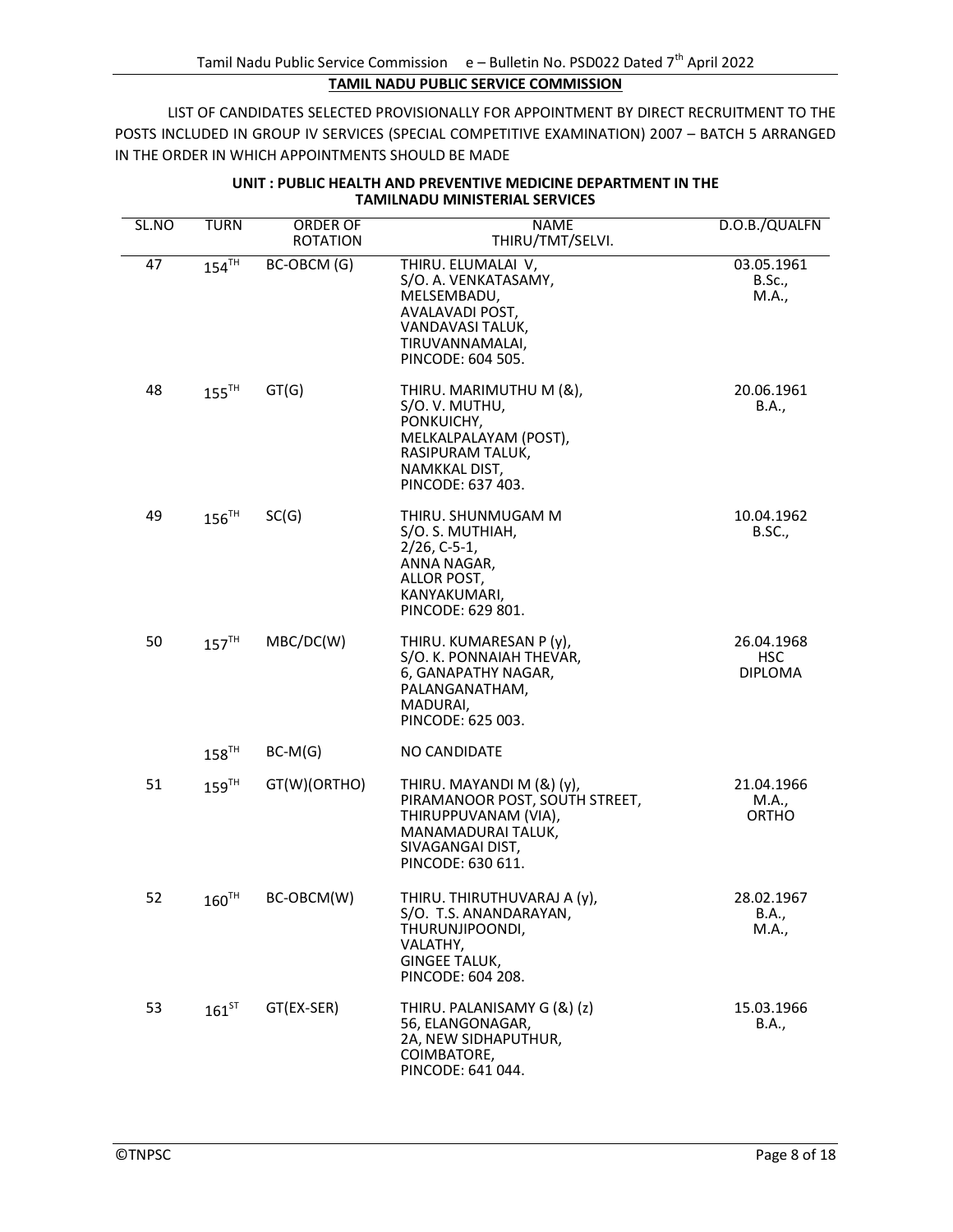| SL.NO | <b>TURN</b>         | ORDER OF                       | NAME                                                                                                                                                     | D.O.B./QUALFN            |
|-------|---------------------|--------------------------------|----------------------------------------------------------------------------------------------------------------------------------------------------------|--------------------------|
| 54    | $162^{ND}$          | <b>ROTATION</b><br>SC (EX-SER) | THIRU/TMT/SELVI.<br>THIRU. DEVENDIRAN P (z)<br>S/O. PACHAI,<br>271, PILLAIYAR KOIL STREET,<br>PATHIYAVADI VILLAGE,<br>POLUR TALUK,                       | 01.07.1959<br><b>HSC</b> |
| 55    | $163^{RD}$          | MBC/DC(G)                      | THIRUVANNAMALAI<br>PINCODE: 606 751.<br>THIRU. SUBBIAH P,<br>8.7.11 THEVAR SAVADI STREET,                                                                | 17.06.1969<br><b>HSC</b> |
|       |                     |                                | SAMBAVAR VADAKARAI,<br>TENKASI TALUK,<br>TIRUNELVELI,<br>PINCODE: 627 856.                                                                               |                          |
| 56    | $164$ <sup>TH</sup> | BC-OBCM (G)                    | THIRU. BALAJI K,<br>S/O. N. KANNIYAPPAN,<br>508, PEUMAL KOVIL STREET,<br>PERUNAGAR,<br>PINCODE: 603 404.                                                 | 07.06.1962<br>B.A.,      |
| 57    | $165$ <sup>TH</sup> | GT(G)                          | THIRU. PITCHAIMUTHU R (&),<br>NO.24, AMBEDKAR NAGAR,<br>SP. OFFICE EAST,<br>THANTHONAI MALAI,<br>KARUR,<br>PINCODE: 639 005.                             | 02.03.1960<br><b>HSC</b> |
| 58    | $166$ <sup>TH</sup> | SC(G)                          | THIRU. KANNAN M<br>S/O. A. MICHEAL,<br>18/68, WEST MARIA MATHA PURAM,<br>KOVIL STREET,<br>DINDIGUL,<br>PINCODE: 624 003.                                 | 28.05.1961<br><b>HSC</b> |
| 59    | $167$ <sup>TH</sup> | MBC/DC(G)                      | THIRU. THANGAVEL P<br>S/O. R. PALANIAPPAN,<br>ALAGUSAMUNDARAM,<br>1-14/38, MARIAMMAN KOIL STREET,<br>STEAL PLANT,<br>OMALUR, SALEM,<br>PINCODE: 636 013. | 06.03.1959<br><b>PUC</b> |
| 60    | $168$ <sup>TH</sup> | BC-OBCM(G)                     | THIRU. JAGADEESAN B,<br>17/8, KARUNGAPATTY,<br>STREET NO.2, GUGAI,<br>SALEM,<br>PINCODE: 636 006.                                                        | 18.01.1963<br>B.COM.,    |
| 61    | $169$ <sup>TH</sup> | GT(W)                          | THIRU. KARUPPIAH V (&) (y)<br>1659/B, AZHAGU MEGGNANAPURAM,<br>ROSE NAGAR PANNAGADI ROAD,<br>SIVAGANGAI,<br>PINCODE: 630 561.                            | 02.06.1963<br><b>HSC</b> |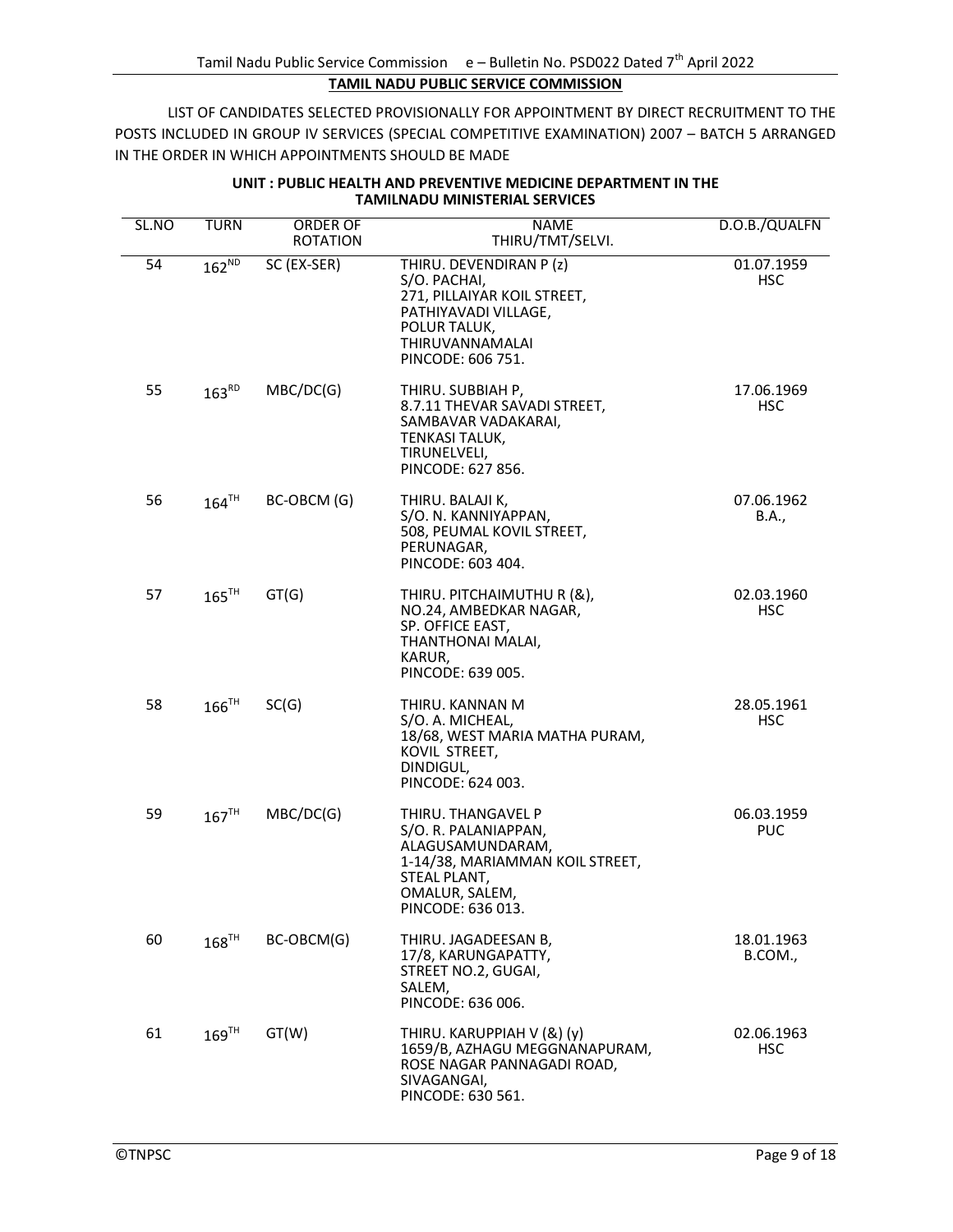| SL.NO | <b>TURN</b>         | <b>ORDER OF</b><br><b>ROTATION</b> | <b>NAME</b><br>THIRU/TMT/SELVI.                                                                                                                                  | D.O.B./QUALFN                              |
|-------|---------------------|------------------------------------|------------------------------------------------------------------------------------------------------------------------------------------------------------------|--------------------------------------------|
| 62    | $170^{\text{TH}}$   | BC-OBCM (W)                        | THIRU. KUMAR J (y)<br>S/O. N.JOGHEE GOWDER (LATE),<br>MELUR VILLAGE,<br>D.NO.9/255,<br>THE NILGIRIS,<br>PINCODE: 643 221.                                        | 27.11.1964<br>B.COM.,                      |
| 63    | $171^{5T}$          | GT-G                               | THIRU. PAULRAJ R (&),<br>S/O. P. RAMASAMY,<br>39, ARASADI 2 <sup>ND</sup> STREET,<br>CHERANMAHADEVI,<br>AMBASAMUDRAM TALUK,<br>TIRUNELVELI,<br>PINCODE: 627 414. | 20.05.1964<br>HSC.                         |
| 64    | $172^{ND}$          | SC(W)                              | THIRU. NITHIANANDAM M (y)<br>NO.35, 2 <sup>ND</sup> STREET,<br>GANDHIJI NAGAR,<br>PULIYANTHOPE HIGH ROAD,<br>CHENNAI,<br>PINCODE: 600 012.                       | 10.04.1965<br>HSC.                         |
| 65    | $173^{RD}$          | $MBC/DC(W)$ (DW)                   | THIRU. RADHA M (x)<br>S/O. K. MANICKAM,<br>KULAMANGALAM,<br>ALANGUDI,<br>PUDUKKOTTAI,<br>PINCODE: 614 624.                                                       | 10.11.1965<br><b>HSC</b><br><b>DIPLOMA</b> |
| 66    | $174$ <sup>TH</sup> | BC-OBCM (G)                        | THIRU. DHARMARASU K.S.<br>NO.3/104, EAST STREET,<br>KANDITHAMPETTAI POST,<br>MANNARGUDI TALUK,<br>TIRUVARUR,<br>PINCODE: 614 018                                 | 09.04.1957<br><b>PUC</b>                   |
| 67    | $175$ <sup>TH</sup> | GT(G)                              | THIRU. ILANGO N (&)<br>S/O. NEELAKANDAN,<br>25, THERADI STREET,<br>PERUNGULAM,<br>SRIVAIKUNDAM, TUTICORIN,<br>PINCODE: 628 752                                   | 09.06.1965<br><b>HSC</b>                   |
| 68    | $176$ <sup>TH</sup> | SC(G)                              | THIRU. MANI M<br>NO.45/17, BV NAGAR,<br>7 <sup>TH</sup> STREET,<br>NANGANALLUR,<br>CHENNAI,<br>PINCODE: 600 014.                                                 | 13.06.1966<br><b>HSC</b>                   |
| 69    | 177 <sup>TH</sup>   | MBC/DC(G)                          | THIRU. MURUGAN A<br>S/O. V.M. ANNAMALAI<br>SANTHAKOITA VILLAGE,<br>KANNAMANGALAM POST,<br>VELLORE,<br>PINCODE: 632 311.                                          | 20.02.1966<br><b>HSC</b>                   |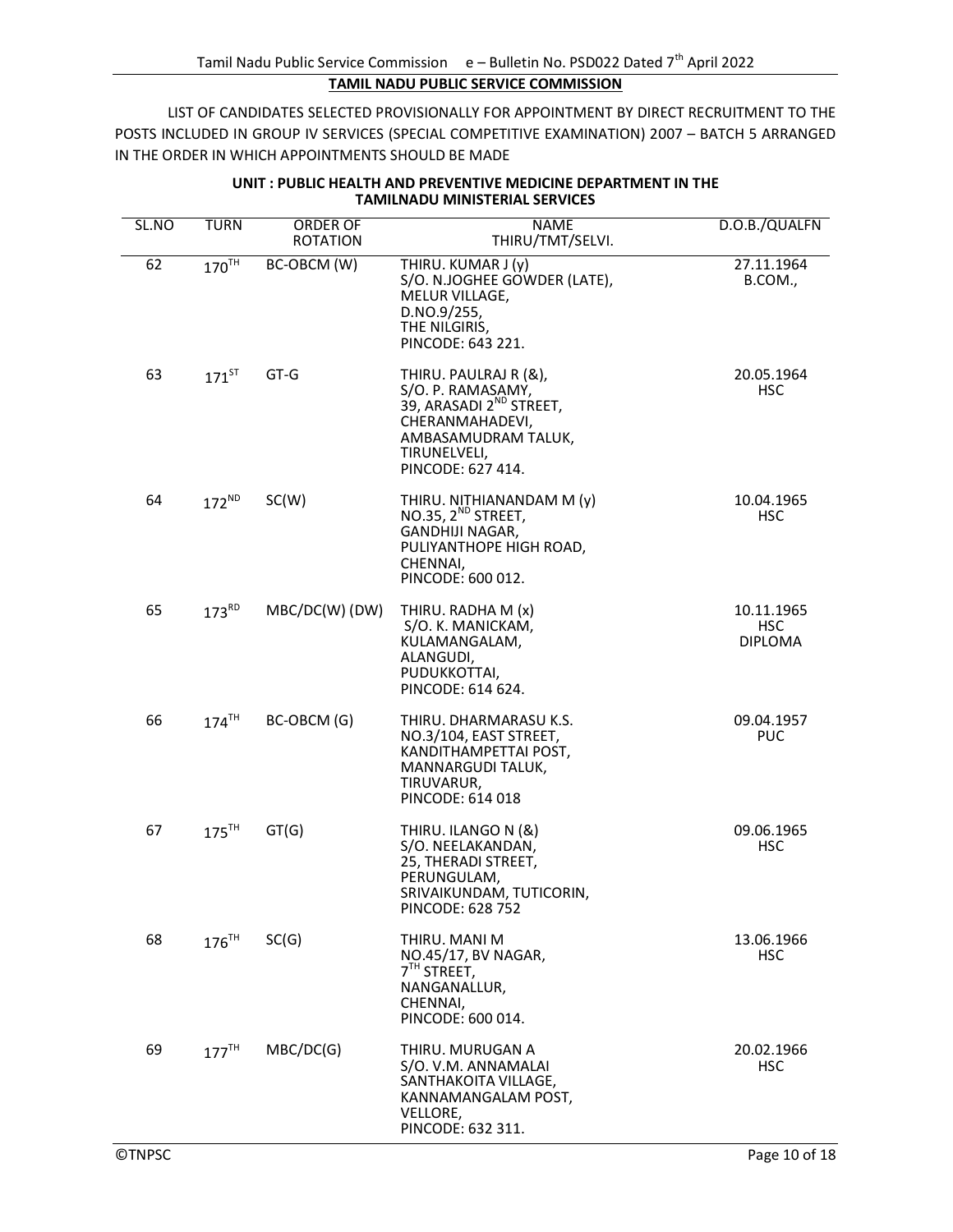| SL.NO | <b>TURN</b>         | ORDER OF        | <b>NAME</b>                                                                                                                                                 | D.O.B./QUALFN                                 |
|-------|---------------------|-----------------|-------------------------------------------------------------------------------------------------------------------------------------------------------------|-----------------------------------------------|
|       |                     | <b>ROTATION</b> | THIRU/TMT/SELVI.                                                                                                                                            |                                               |
| 70    | $178$ <sup>TH</sup> | BC-OBCM(G)      | THIRU. SURULIRAJ S<br>S/O. R. JAYACHANDRAN<br>21-35, PONNAMBALAM STREET,<br>BODINAYAKKANUR,<br>THENI,<br>PINCODE: 625 513.                                  | 30.05.1962<br>HSC,<br>M.A.,                   |
| 71    | $179$ <sup>TH</sup> | GT(W)           | THIRU. SELVADURAI K (&) (y)<br>S/O. P. KOLANDAN<br>SUKKALIYUR,<br>KARUR,<br>PINCODE: 639 003                                                                | 30.06.1962<br>B.A.,<br><b>B.Ed.,</b><br>M.A., |
| 72    | $180^{\text{TH}}$   | BC-OBCM(W)      | THIRU. MAGESWARAN R (y),<br><b>JUNIOR ASSISTANT,</b><br>DISTRICT TREASURY,<br>DHARMAPURI,<br>PINCODE: 636 705.                                              | 02.01.1960<br>B.A.,<br>B.Ed.,<br>M.A.,        |
| 73    | $181^{5T}$          | GT(G)           | THIRU. SHANMUGAM V (&),<br><b>VELLIKKURICHY POST,</b><br>SIVAGANGAI.                                                                                        | 07.04.1958<br>B.A.,                           |
| 74    | $182^{ND}$          | SC(G)           | THIRU. RAVIKUMAR M<br>S/O. K.S. MUNUSAMY,<br>VELLALANOOR VILLAGE,<br>JANGALAPURAM POST,<br>NATTARAMPALLI VIA,<br>PINCODE: 635 852                           | 19.07.1964<br><b>B.SC.,</b>                   |
| 75    | $183^{RD}$          | MBC/DC(G)       | THIRU. ELANGOVAN V,<br>S/O. M.V. VEDIRAJI<br>SANITHAI THOPPU VILLAGE,<br>MANGALAM POST,<br>THIRUVANNAMALAI,<br>PINCODE: 606 752.                            | 25.04.1966<br><b>HSC</b>                      |
| 76    | $184$ <sup>TH</sup> | BC-OBCM(G)      | THIRU. MURUGESAN K<br>10, 25 <sup>TH</sup> EAST CROSS ROAD,<br>GANDHI NAGAR, VELLORE,<br>PINCODE: 632 006.                                                  | 14.07.1964<br>B.A.,<br><b>B.Ed.,</b><br>M.A., |
| 77    | $185$ <sup>TH</sup> | GT(G)           | THIRU. RAVINDRANATH R (c)<br>S/O. G. RAJENDRAN,<br>28, SUBRAMANIYAN PURAM,<br>GOVERNMENT QUARTERS EXTENSION,<br>NARIMADU, PUDUKKOTTAI,<br>PINCODE: 622 005. | 01.06.1965<br>M.A.,                           |
| 78    | $186^{\text{TH}}$   | $SC(W)$ (DW)    | THIRU. GOVINDARAJU K (x)<br>S/O. KARUPPAIAH,<br>7/173, S.S. KOIL STREET,<br>EMANESWARAM POST,<br>PARAMAKUDI TALUK,<br>RAMANATHAPURAM<br>PINCODE: 623 701.   | 03.01.1966<br>B.A.,<br><b>B.Ed.,</b>          |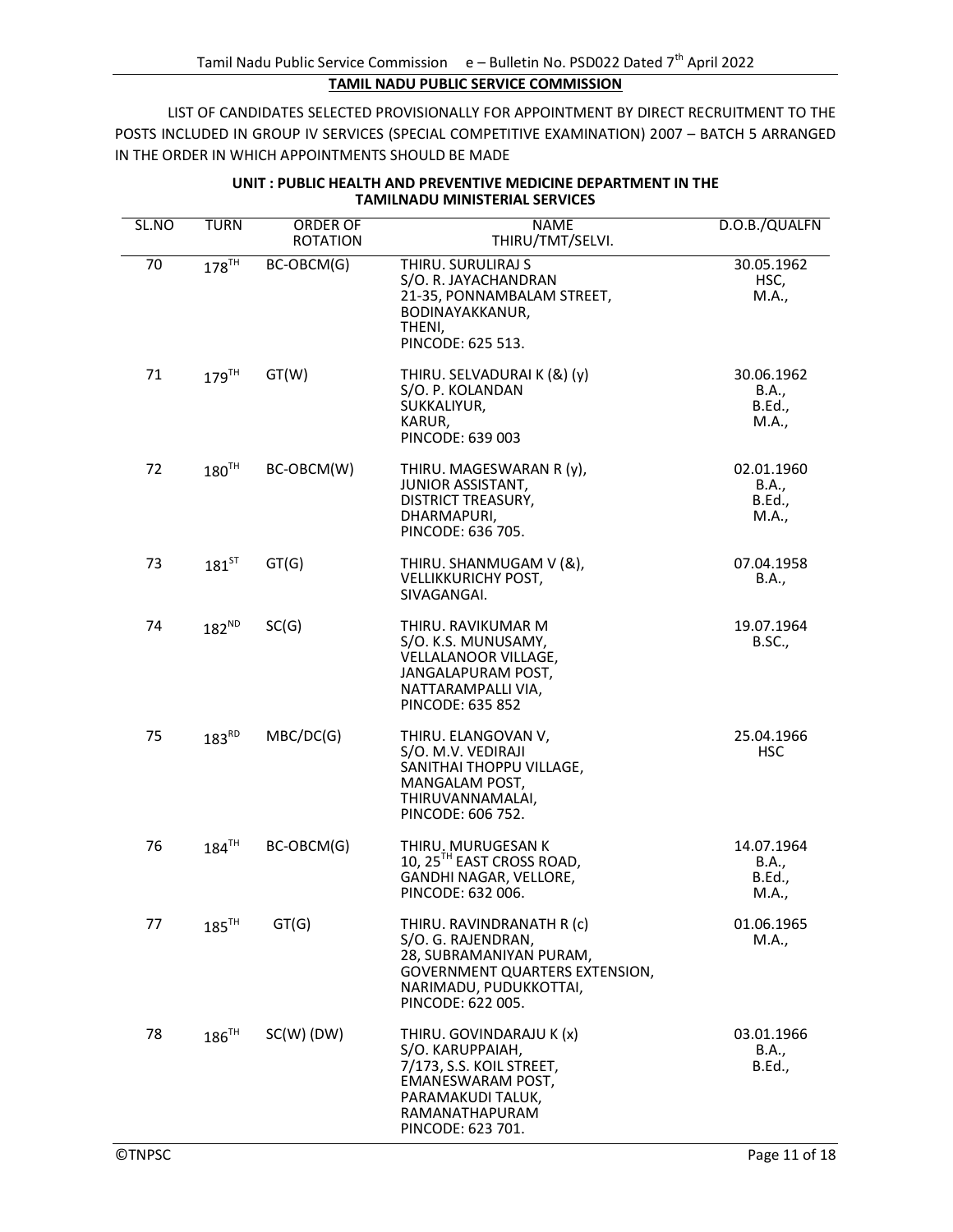| SL.NO | <b>TURN</b>         | ORDER OF<br><b>ROTATION</b> | <b>NAME</b><br>THIRU/TMT/SELVI.                                                                                                                              | D.O.B./QUALFN                             |
|-------|---------------------|-----------------------------|--------------------------------------------------------------------------------------------------------------------------------------------------------------|-------------------------------------------|
| 79    | $187^{\text{TH}}$   | MBC/DC(G)                   | THIRU. GOVINDARAJ G,<br>S/O. S. GANDHI<br>U.AMMAPATTY POSTS,<br>U.THAMAPALAYAM,<br>THENI,<br>PINCODE: 625 533.                                               | 05.03.1970<br><b>SSLC</b>                 |
|       | $188^{\text{TH}}$   | $BC-M(G)$                   | NO CANDIDATE                                                                                                                                                 |                                           |
| 80    | $189$ <sup>TH</sup> | GT(G)                       | THIRU. GOVINDARAJU K (c),<br>NO.7/46B, JENITHA NAGAR,<br>MALLIYAKARAI POST,<br>ATTUM TALUK, SALEM,<br>PINCODE: 636 107.                                      | 17.06.1959<br><b>B.SC.,</b>               |
| 81    | 190 <sup>TH</sup>   | BC-OBCM<br>$(EX-SER)$       | THIRU. SOOSAI MICHAEL A (z)<br>D.NO. 3-164, ANNAI THERASA SALAI,<br>SAREL POST,<br>KANYAKUMAR,<br>PINCODE: 629 203.                                          | 10.03.1956<br><b>PUC</b>                  |
| 82    | $191$ <sup>ST</sup> | GT(W)                       | THIRU. POOBATHI P (&) (y)<br>S/O. PITCHAI,<br>NORTH STREET,<br>SITTILARAI POST,<br>SITTILARI POST,<br>MUSIRI TALUK,<br>THIRUCHIRAPPALLI,<br>PINCODE: 621 211 | 03.08.1966<br>B.A.,                       |
| 83    | $192^{ND}$          | SC(G)                       | THIRU. MALAYALAM M (!!!)<br>S/O. MELAMALAI<br><b>VISWANATHAPURI</b><br>VISWANATHA PURI POST,<br>KARUR, PINCODE: 639 002.                                     | 10.06.1969<br>B.A.,                       |
| 84    | $193^{RD}$          | MBC/DC(W)                   | THIRU. PONNAIAH (#) (y),<br>S/O. P. SUBRAMANIAN,<br>830/1, ANNA STREET,<br>MEENAMBALPURAM,<br>MADURAI,<br>PINCODE: 625 002.                                  | 15.08.1971<br><b>SSLC</b><br><b>ORTHO</b> |
| 85    | $194$ <sup>TH</sup> | BC-OBCM(G)                  | THIRU. IYYAPPAN S<br><b>JUNIOR ASSISTANT,</b><br>TALUK OFFICE,<br>KOTAGIRI,<br>THE NILGIRIS,<br>PINCODE: 643 217.                                            | 16.01.1963<br>HSC.                        |
| 86    | $195$ <sup>TH</sup> | GT(G)                       | THIRU. JOTHILINGAM R (c)<br>DR. SMC COMPLEX,<br>GANAPATHI PALAYAM NALL ROAD,<br>GANAPATHI PALAYAM POST,<br>ERODE,<br>PINCODE: 638 153.                       | 25.02.1963<br><b>HSC</b>                  |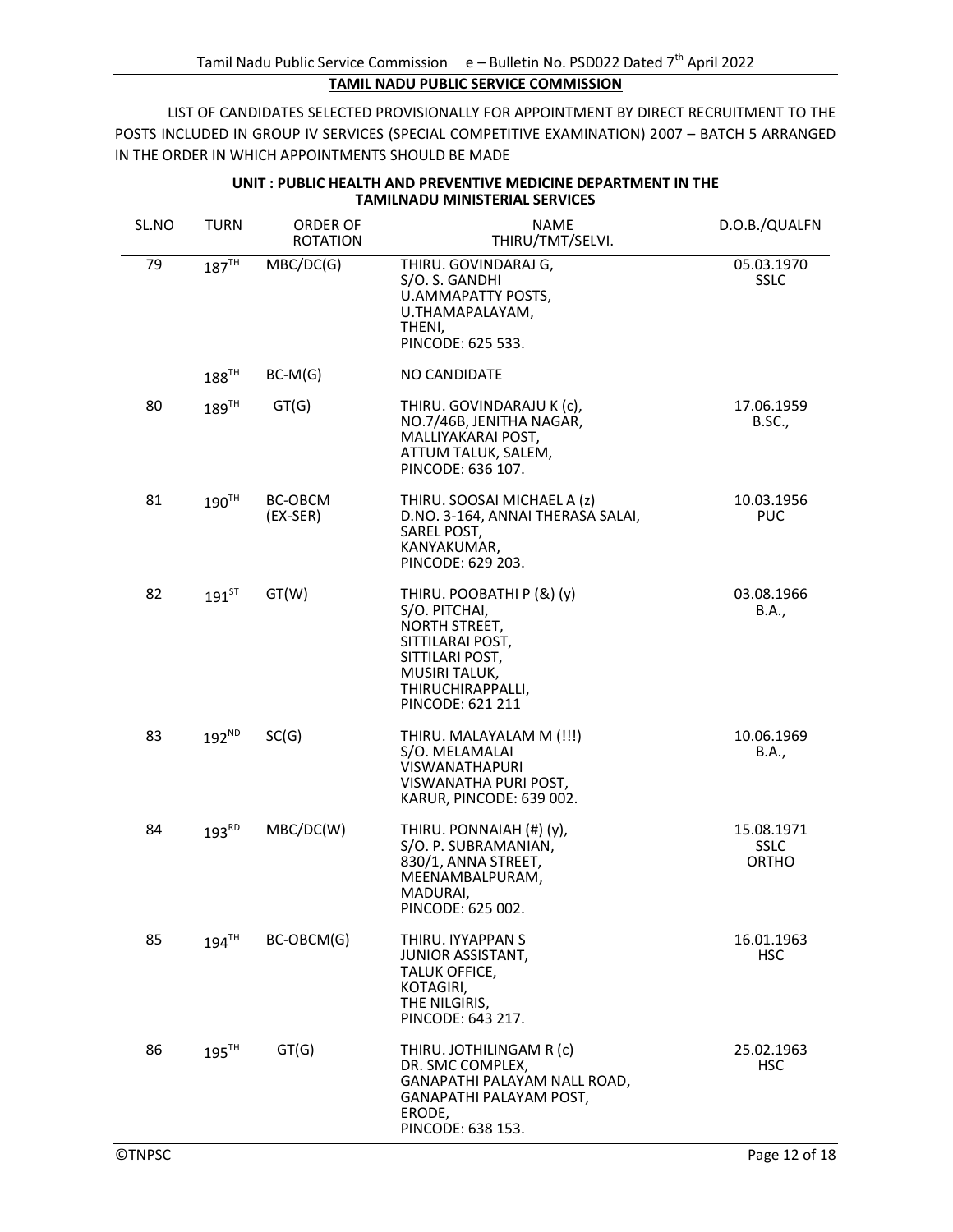| SL.NO | <b>TURN</b>              | <b>ORDER OF</b><br><b>ROTATION</b> | <b>NAME</b><br>THIRU/TMT/SELVI.                                                                                                                   | D.O.B./QUALFN                        |
|-------|--------------------------|------------------------------------|---------------------------------------------------------------------------------------------------------------------------------------------------|--------------------------------------|
| 87    | $196$ <sup>TH</sup>      | MBC/DC(G)                          | THIRU. ELANGOVAN V<br>S/O. S. VELU,<br>EAST STREET, VODUVOOR,<br>VADAPATTY, MANNARGUDI,<br>TIRUVARUR,<br>PINCODE: 614 019                         | 15.03.1960<br><b>PUC</b>             |
|       | 197 <sup>TH</sup>        | BC(W)(DEAF)                        | <b>NO CANDIDATE</b>                                                                                                                               |                                      |
| 88    | $198$ <sup>TH</sup>      | GT(G)                              | THIRU. KUMAR A (c),<br>NO.42/9, PANJUPER CHINNA STREET,<br>KANCHEEPURAM,<br>PINCODE: 631 502.                                                     | 13.04.1966<br>HSC.<br><b>DIPLOMA</b> |
| 89    | $199$ <sup>TH</sup>      | BC-OBCM                            | THIRU. ARULDOSS K<br>158/164, PATTEL STREET,<br>SIVAGIRI,<br><b>ERODE DISTRICT,</b><br>PINCODE: 638 109.                                          | 15.06.1960<br>B.A.,<br><b>B.Ed.,</b> |
| 90    | 200 <sup>TH</sup>        | GT(W)                              | THIRU.VEERASEKARAN M(&)(y)<br>S/O. M. MEIYAN,<br>ETTIVAYAL POST,<br>PARAMKUDI TALUK,<br>PINCODE: 623 527                                          | 05.05.1961<br><b>HSC</b>             |
|       | 2 <sup>ND</sup> ROTATION |                                    |                                                                                                                                                   |                                      |
| 91    | $1^{ST}$                 | GT(G)                              | THIRU. DAMODHARAN M (**)<br>2-80 AGRAHARAM<br>THIRUVEEZHIMIZHALAI POST,<br>KODAVASAL<br>THIRUVARUR,<br>PINCODE: 609 505.                          | 03.02.1963<br><b>HSC</b>             |
| 92    | $2^{ND}$                 | SC(G)                              | THIRU. SUBRAMANIAN A<br>S/O.T. ALAGAR,<br>10/56, INDIRA NAGAR,<br>EDAMALIPATTI PUDUR,<br>THIRUCHIRAPPALI,<br>PINCODE: 620 212.                    | 12.01.1964<br><b>HSC</b>             |
| 93    | 3 <sup>RD</sup>          | MBC/DC(G)                          | THIRU. SELVARAJU D.V.<br>S/O. VAITHILINGAM,<br>ALLANDARKOLLAI,<br>VIJAYAMANAGARAM POST,<br>VRIDHACHALAM TALUK,<br>CUDDALORE,<br>PINCODE: 606 104. | 07.04.1964<br><b>B.SC.,</b>          |
| 94    | 4 <sup>TH</sup>          | BC-OBCM(G)                         | THRIU. MANIVASAGAM T.M<br>S/O. T.E. MASILAMANI (LATE),<br>NO.79/15, VTH STREET,<br>EAST COLONY, ICF,<br>CHENNAI,<br>PINCODE: 600 038.             | 26.05.1963<br>B.A.,                  |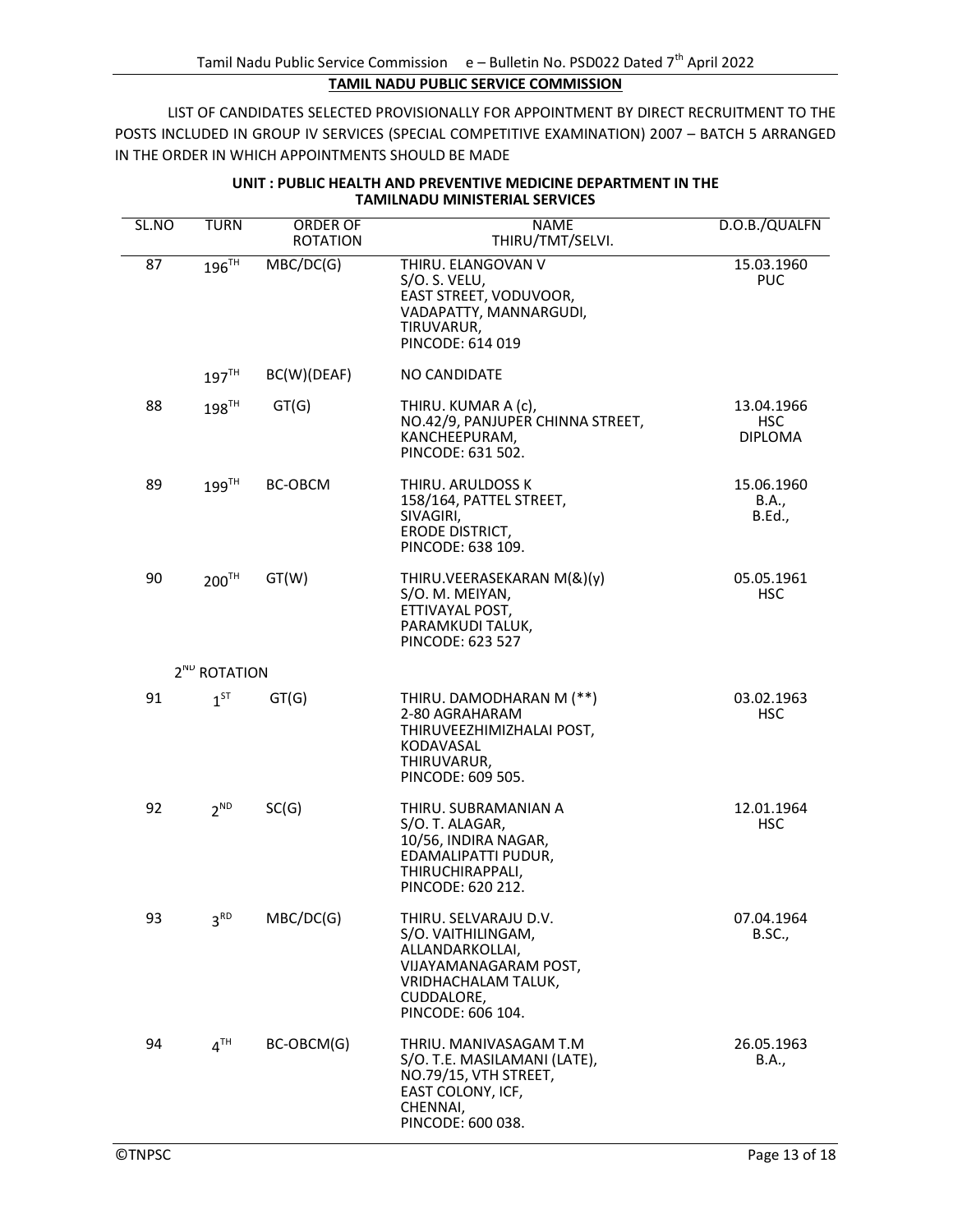| SL.NO | <b>TURN</b>      | <b>ORDER OF</b><br><b>ROTATION</b> | <b>NAME</b><br>THIRU/TMT/SELVI.                                                                                                                 | D.O.B./QUALFN                            |
|-------|------------------|------------------------------------|-------------------------------------------------------------------------------------------------------------------------------------------------|------------------------------------------|
| 95    | 5 <sup>TH</sup>  | GT(G)                              | THIRU. VELLINGIRI R (#) (**)<br>RAMASAMY,<br>2/124 ANNUR METTUPALAYAM ANNUR,<br>COIMBATORE,<br>PINCODE: 641 653.                                | 03.06.1964<br><b>HSC</b><br><b>ORTHO</b> |
| 96    | 6 <sup>TH</sup>  | SC(W)                              | THIRU. BABU P<br><b>12 POLICE QUARTERS</b><br>VASANTHA MILLS,<br>SINGANALLUR,<br>COIMBATORE,<br>PINCODE: 641 005                                | 15.02.1967<br><b>HSC</b>                 |
| 97    | 7 <sup>TH</sup>  | MBC/DC(W)                          | THIRU. ARUMUGACHAMY G (y)<br>S/O. S.GURUSAMY CHETTIAR,<br>SOLLAIPATTI,<br>ELAYIRAMPANNAI POST,<br>SATTUR TK.                                    | 05.04.1967<br><b>HSC</b>                 |
| 98    | 8 <sup>TH</sup>  | BC-OBCM(W)                         | THIRU. MURUGAN R (y)<br>S/O. LATE RAMAKRISHNAN<br>90/1, MUPUKATTU AMMAN<br>KOIL STREET,<br>MATHALAMPARAI POST<br>TENKASI,<br>PINCODE: 627 814.  | 23.05.1956<br><b>PUC</b>                 |
| 99    | 9 <sup>TH</sup>  | GT(W)                              | THIRU. BOOPATHY (&) (y)<br>S/O. PERUMAL<br>2/219, DEVENDRAPURAM STREET, PAMANI<br>POST,<br>MANNARGUDI TALUK,<br>TIRUVARUR,<br>PINCODE: 614 014. | 09.06.1967<br><b>HSC</b>                 |
| 100   | $10^{TH}$        | BC-OBCM(G)                         | THIRU. MANICKAM H<br>TS. NO.4829/4,<br>AYYANARPURAM 3RD STREET,<br>OPPOTSITE ST.MARY'S SCHOOL<br>PUDUKKOTTAI,<br>PINCODE: 622 001.              | 31.10.1960<br><b>HSC</b>                 |
| 101   | $11^{\text{TH}}$ | GT(G)                              | THIRU. RAJKUMAR N (c)<br><b>JUNIOR ASSISTANT,</b><br>PANCHAYAT UNION<br>GUDALUR, NILGIRIS,<br>PINCODE: 643 212.                                 | 25.06.1961<br>HSC.                       |
| 102   | $12^{TH}$        | SC(G)                              | THIRU. SEEVAGAN V<br>S/O. VELLAIYAN<br>5A/66F2, AGALYAPAVANAM,<br>ANNAI NAGAR,<br>PERAMBALUR DISTRICT,<br>PINCODE: 621 212.                     | 31.05.1970<br><b>HSC</b>                 |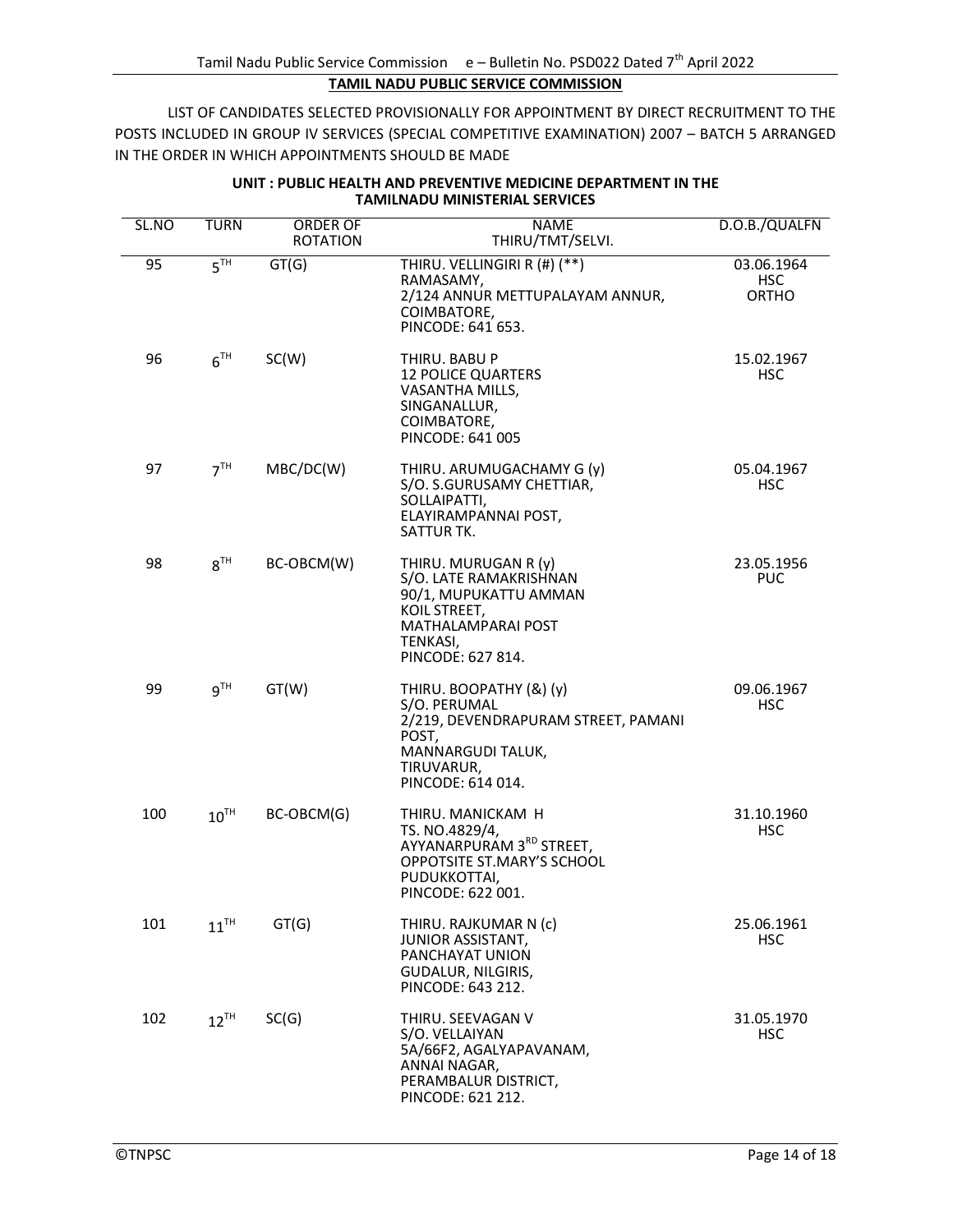| SL.NO | <b>TURN</b>        | <b>ORDER OF</b><br><b>ROTATION</b> | <b>NAME</b><br>THIRU/TMT/SELVI.                                                                                                                            | D.O.B./QUALFN                             |
|-------|--------------------|------------------------------------|------------------------------------------------------------------------------------------------------------------------------------------------------------|-------------------------------------------|
| 103   | $13^{\text{TH}}$   | MBC/DC(G)                          | THIRU. MURUGAN T (#),<br>S/O.V. THANDAVARAYAN,<br>NO.119/18A, GANDHI ROAD,<br>CHEYAR TALUK,<br>THIRUVANNAMALAI DISTRICT,<br>PINCODE: 604 407.              | 05.03.1970<br><b>SSLC</b><br><b>ORTHO</b> |
| 104   | $14^{TH}$          | BC-OBCM(G)                         | THIRU. MARK RAVIKUMAR M<br>NO.11/4, IVELY AGARAM STREET,<br>TIRUVALLUR,<br>PINCODE: 602 001.                                                               | 12.03.1962<br><b>HSC</b>                  |
|       | $15$ <sup>TH</sup> | $BC-M(W)$                          | NO CANDIDATE                                                                                                                                               |                                           |
| 105   | $16^{TH}$          | SC(G)                              | THIRU. MURUGAIYAN N<br>S/O.V. NAGOORAN<br>RAILWAY STATION ROAD, KURUMBAL<br>MANALI POST,<br>THIRUTHURAIPOONDI TALUK<br>TIRUVARUR,<br>PINCODE: 610 203.     | 03.01.1964<br><b>SSLC</b>                 |
| 106   | 17 <sup>TH</sup>   | MBC/DC(G)                          | THIRU. RAJA PRABHAKARAN R<br>S/O. N. RAJAGOPAL<br>D.NO.8. N.R.P. NILIAM<br>ARIAMALAI COMPOUND<br>MOUNT ROAD, COONOOR,<br>THE NILGIRIS,<br>PINCODE: 643 102 | 28.11.1977<br><b>SSLC</b>                 |
| 107   | $18^{TH}$          | BC-OBCM(W)                         | THIRU. SRINIVASAN G (y)<br>NO.483, SATHIYAMURTHY STREET,<br>KILPUDUPAKKAM EXT,<br><b>CHEYYAR TALUK</b><br>TIRUVANNAMALAI,<br>PINCODE: 604 407.             | 05.03.1963<br><b>HSC</b>                  |
| 108   | $19^{TH}$          | GT(G)                              | THIRU. SAGADEVAN B (c)<br>S/O. N. BELLAN<br>NANJANAD VILLAGE & POST,<br>OTTACAMUND,<br>THE NILGIRIS,<br>PINCODE: 643 003.                                  | 19.05.1963<br><b>HSC</b>                  |
| 109   | $20^{TH}$          | BC-OBCM (G)                        | THIRU. KRISHNAMOORTHI L<br>S/O. K.J. LINGAN,<br><b>HORANALLI</b><br>T. HORANALLI POST,<br>THE NILGIRIS,<br>PINCODE: 643 003.                               | 25.05.1963<br>HSC.                        |
| 110   | $21^{ST}$          | GT(G)                              | THIRU. ASHOK S (c),<br>NO.32, VARADIER STREET,<br>SEVEN HILLS, CHENNAI,<br>PINCODE: 600 001.                                                               | 03.06.1963<br><b>HSC</b>                  |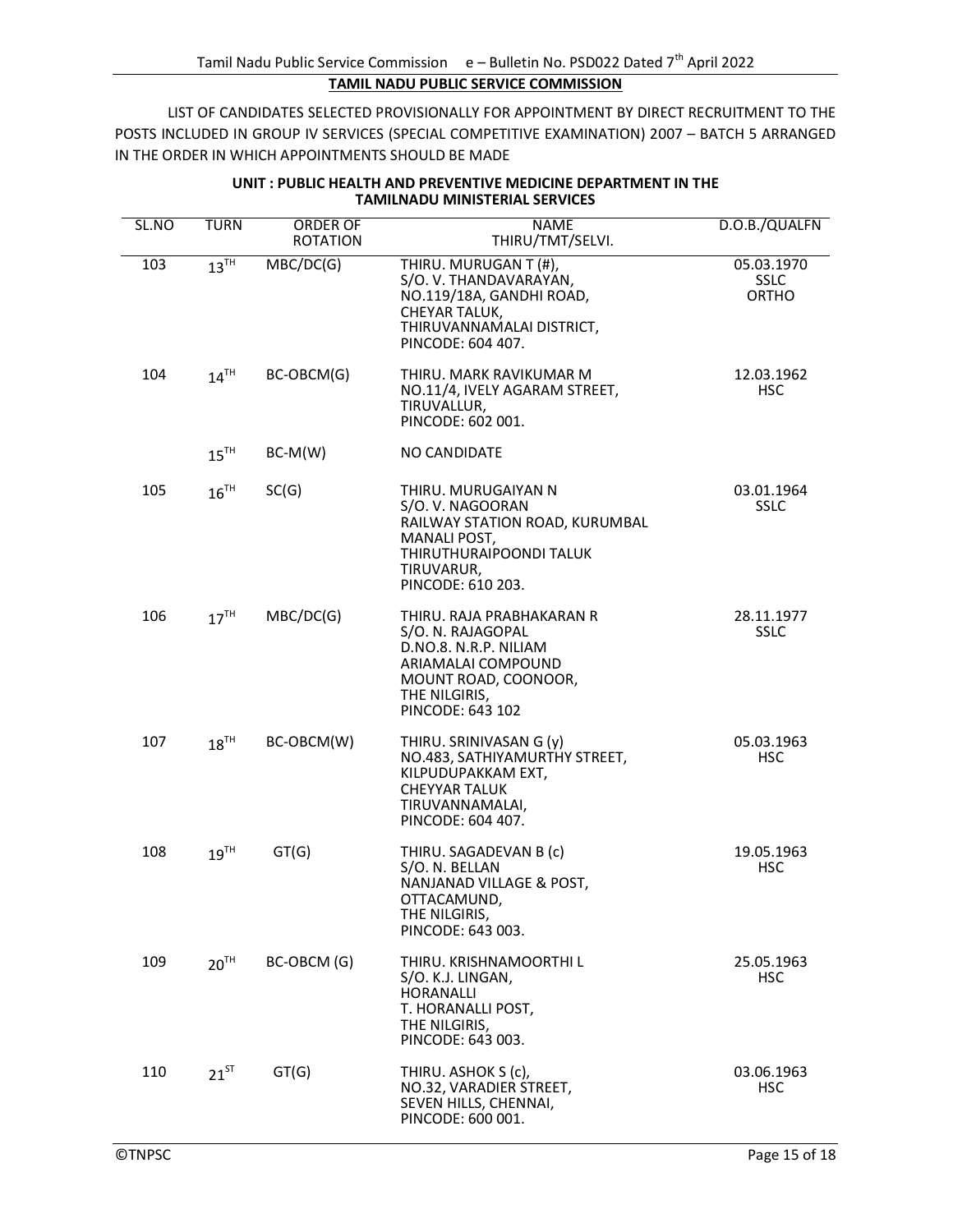| SL.NO | <b>TURN</b>        | ORDER OF<br><b>ROTATION</b> | <b>NAME</b><br>THIRU/TMT/SELVI.                                                                                                                                          | D.O.B./QUALFN                                   |
|-------|--------------------|-----------------------------|--------------------------------------------------------------------------------------------------------------------------------------------------------------------------|-------------------------------------------------|
| 111   | $22^{ND}$          | SC(G)                       | THIRU. SENTHILKUMAR M<br>S/O. P. MANI,<br>SANARPALAYAM, 12TH WARD,<br>CHITTODE POST, ERODE,<br>PINCODE: 638 102.                                                         | 05.06.1969<br><b>SSLC</b>                       |
| 112   | $23^{RD}$          | MBC/DC(W)                   | THIRU. RAJENDRAN C.G. (y)<br>S/O. GOVINDASAMY,<br>RAGAVANAIDU KUPPAM,<br>AMMAYAR KUPPAM POST,<br>PALLIPAT TALUK,<br>TIRUVALLUR,<br>PINCODE: 631 301.                     | 30.05.1961<br>B.A.,<br><b>B.Ed.,</b><br>M.Com., |
| 113   | $24$ <sup>TH</sup> | BC-OBCM(G)                  | THIRU. ELUMALAI D<br>CHINNAMMA PETTAI VILLAGE,<br>NO.2/437, POONJOLAI NAGAR,<br><b>TIRUVELANGADU R.S</b><br>THIRUTANNAI TALUK,<br>TIRUVALLUR,<br>PINCODE: 631 210.       | 03.04.1965<br><b>HSC</b>                        |
| 114   | $25$ <sup>TH</sup> | GT(W)(DW)                   | THIRU. KANAKASABAPATHY M (&) (x)<br>S/O. P. MYLSAMY (LATE),<br>10/45, NELLIDURAI ROAD,<br>KOTTUR MALAYANDIPATTANAM<br>POLLACHI TALUK,<br>COIMBATORE,<br>PINCODE: 642 114 | 12.05.1962<br><b>HSC</b>                        |
| 115   | $26^{TH}$          | SC(W)                       | THIRU. TAMIZHSELVAN P (y)<br>S/O. PERUMAL<br>MEESANALLUR VILLAGE,<br>THEYYAR POST,<br><b>VANDAVASI TALUK</b><br>PINCODE: 604 406.                                        | 05.03.1964<br>M.A.,                             |
| 116   | $27^{\text{TH}}$   | GT(EX-SER)                  | THIRU. MARIMUTHU S (**) (z)<br>S/O. SRINIVASAN,<br>127/7W CHEKKADI STREET,<br>THEVARAM POST,<br>UTHAMAPALAYAM,<br>THENI,<br>PINCODE: 625 530.                            | 20.04.1967<br>M.A.,                             |
| 117   | $28^{TH}$          | MBC/DC(G)                   | THIRU. DEVARAJAN V<br>NANDHIMANGALAM<br>KONUR POST, TITTAGUDI TALUK,<br>CUDDALORE,<br>PINCODE: 606 105.                                                                  | 08.12.1954<br>B.A.,                             |
|       | 29 <sup>TH</sup>   | GT-G(BLIND)                 | NO CANDIDATE                                                                                                                                                             |                                                 |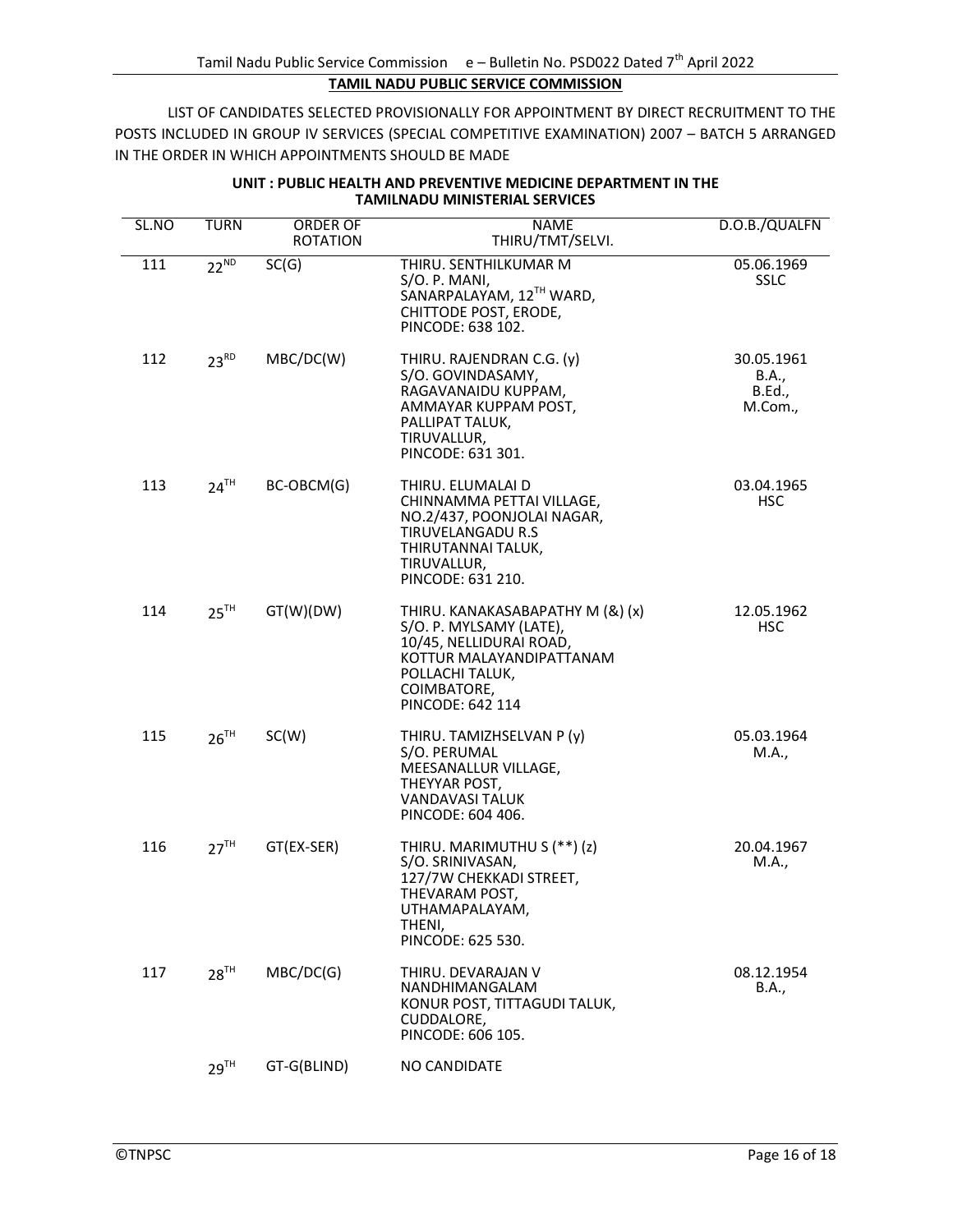| SL.NO | <b>TURN</b>      | ORDER OF<br><b>ROTATION</b> | <b>NAME</b><br>THIRU/TMT/SELVI.                                                                                                                               | D.O.B./QUALFN                       |
|-------|------------------|-----------------------------|---------------------------------------------------------------------------------------------------------------------------------------------------------------|-------------------------------------|
| 118   | $30^{TH}$        | BC-OBCM(G)                  | THIRU. SENTHIDURAI S<br>17, KRISHNASAMY NAGAR,<br>КООТНАРАККАМ,<br>CUDDALORE<br>PINCODE: 607 002.                                                             | 18.06.1966<br><b>HSC</b>            |
| 119   | $31^{5T}$        | GT(W)                       | THIRU. SRIDHARAN M (c) (y)<br>1, PANTHADI CROSS STREET,<br>MADURAI.<br>PINCODE: 625 001.                                                                      | 01.04.1959<br>B.Com.,<br>M.Com.,    |
| 120   | $32^{ND}$        | SC(G)                       | THIRU. GANESAN K<br>W/O KASUPPAN<br><b>ENTHIKKOTTAI VILLAGE</b><br>SOODIYUR POST,<br>PARAMAKKUDI TALUK<br>RAMANATHAPURAM<br>PINCODE: 623 608.                 | 01.10.1956<br><b>B.A.,</b>          |
| 121   | $33^{RD}$        | MBC/DC(G)                   | THIRU. GOVINDAN P.S.<br>S/O. SUBRAMANI,<br>39, BIG STREET,<br>VASUR VILLAGE,<br>WALAJAHA TALUK<br>VELLORE,<br>PINCODE: 632 514.                               | 01.07.1955<br>B.A.,                 |
| 122   | $34^{\text{TH}}$ | BC-OBCM(W)                  | THIRU. KUMBALINGAM R (y)<br>50, MALLUGAJETTY STREET,<br>KUMBAKONAM,<br>PINCODE: 612 001.                                                                      | 19.03.1955<br>B.A.,                 |
| 123   | 35 <sup>TH</sup> | GT(G)                       | THIRU. VENU S (e)<br>S/O. N. SOWRI RAJULU NAIDU,<br>NO.5, SOUTH STREET,<br>ADHIVARAGANATHAM,<br><b>BHUVANAGIRI POST,</b><br>CHIDAMBARAM,<br>PINCODE: 608 601. | 05.06.1957<br>B.Com.,               |
| 124   | 36 <sup>TH</sup> | SC(G)                       | THIRU. VIJAYAN T (#),<br>S/O. MR. D. THOMSON,<br>KURAKOTTUKONAM VEEDU,<br>RAMAVARAM CHIRAI POST<br>KANYAKUMARI POST,<br>PINCODE: 629 152.                     | 07.05.1968<br>M.A.,<br><b>ORTHO</b> |
| 125   | 37 <sup>TH</sup> | MBC/DC(G)                   | THIRU. KARUPPASAMY S<br>S/O. M. SUBBIAH THEVER,<br>59, PERUMAL SANNATHY STREET,<br>NARANAMMAL PURAM,<br>TIRUNELVELI,<br>PINCODE: 627 357.                     | 10.05.1957<br>B.A.,                 |